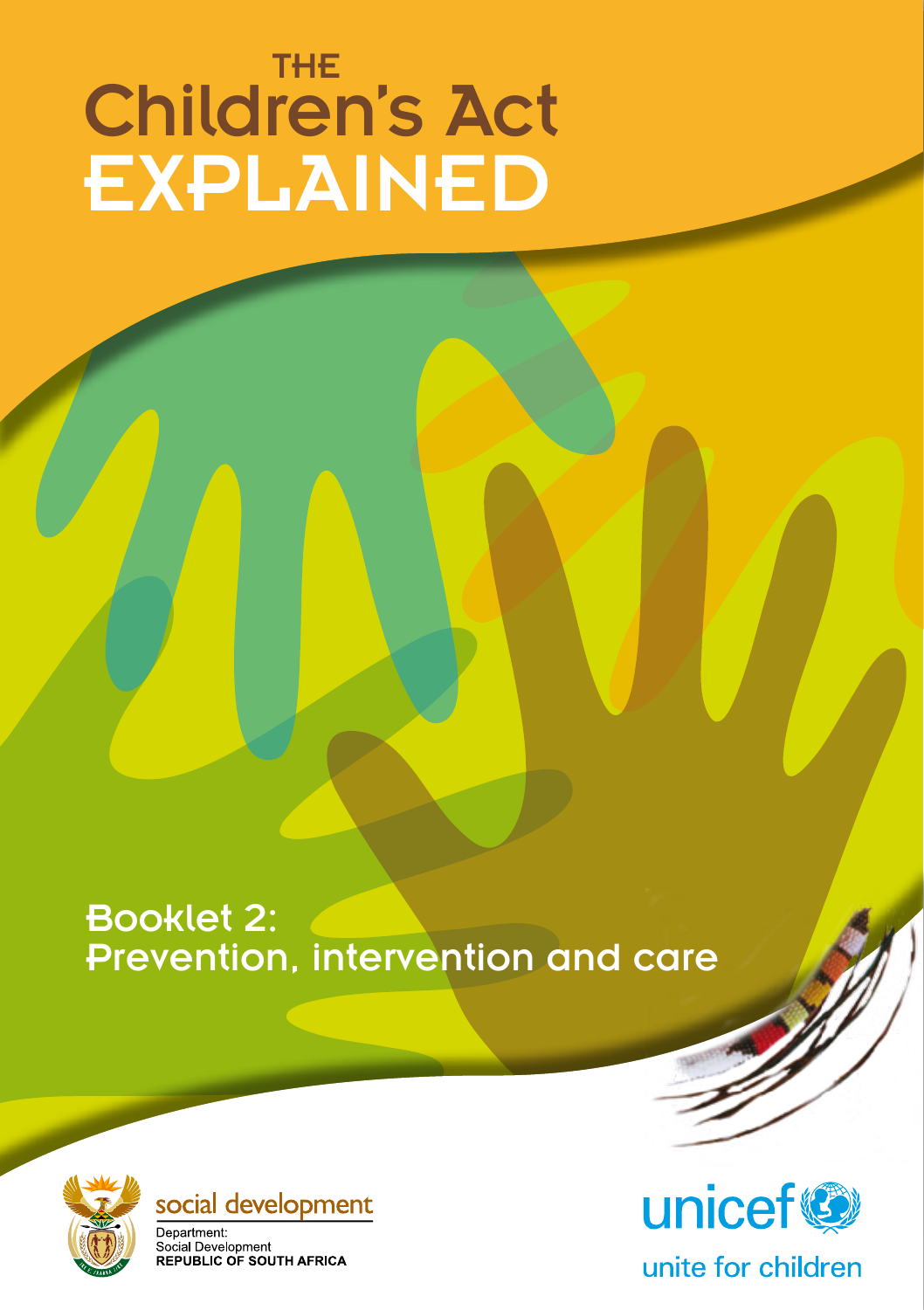# Table of contents

| <b>Table of contents</b>                      | b  |
|-----------------------------------------------|----|
| How to use this booklet                       |    |
| Prevention & early intervention               | 3  |
| <b>Introduction</b>                           | 3  |
| Purposes of prevention and early intervention | 4  |
| Order of early intervention                   |    |
| <b>Partial care</b>                           | 6  |
| Early childhood development                   | 9  |
| Child-headed households                       | 14 |
| <b>Alternative care</b>                       | 17 |
| Drop-in centres                               | 19 |
| Child and youth care centres                  | 20 |
| <b>Foster care</b>                            | 23 |
| <b>Adoption</b>                               | 28 |
| Glossary                                      | 29 |
| Useful contact numbers                        | 32 |
|                                               |    |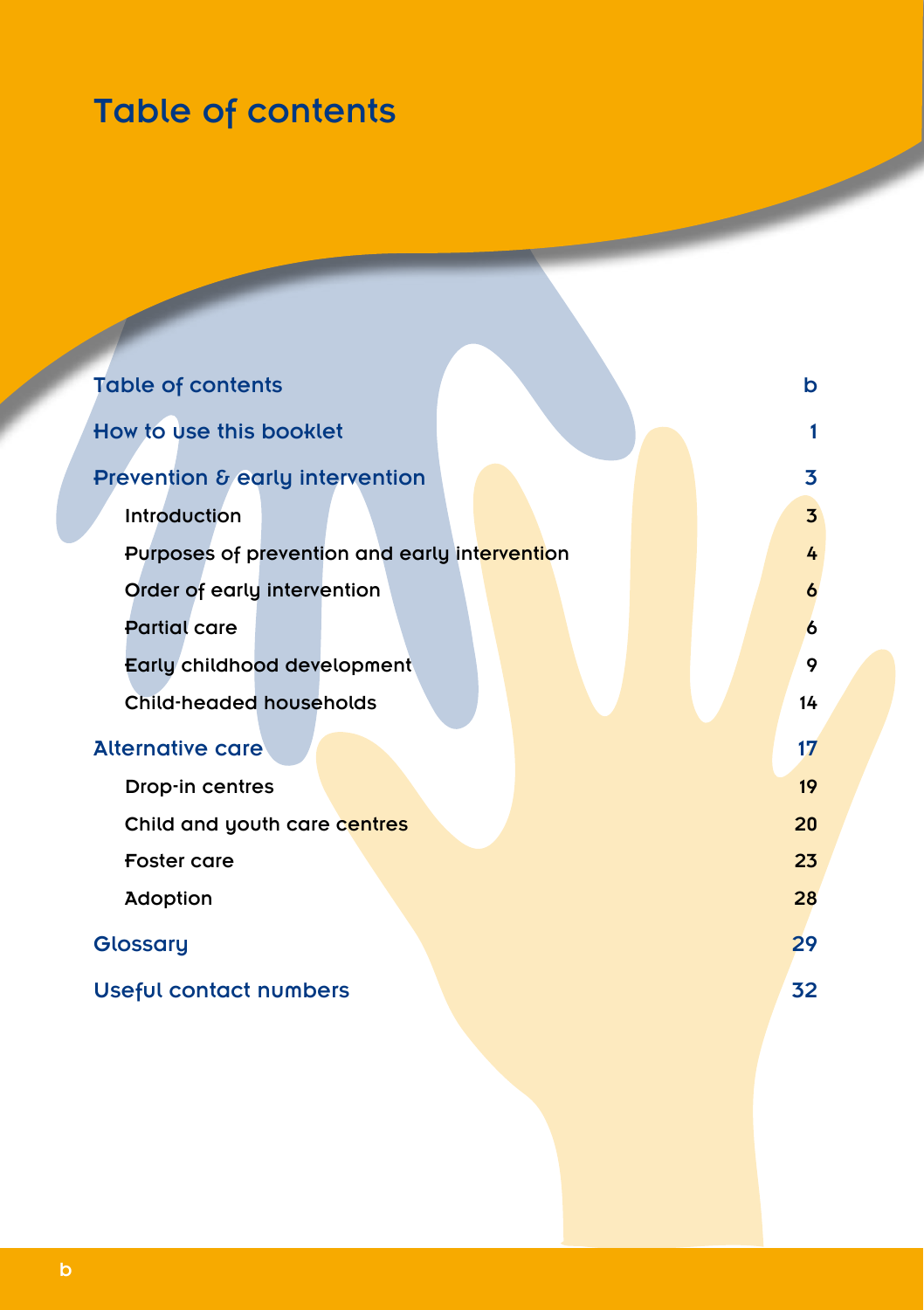## How to use this booklet

In this booklet (Booklet 2) we try to explain, as simply as possible, the prevention and early intervention programmes that are there for the protection and care of children. There are another two booklets in this series. Booklet 1 talks about the rights and responsibilities of children and their parents, and Booklet 3 looks at the courts and protection of children. All three booklets are important and sometimes you will find that information is repeated in more than one booklet or you are told to look at another booklet to find out more about a specific topic.

To help you on your journey through each of the booklets there are three characters, two who are learners and one who is a teacher. Vusi, Mirasha and Ms Pandori will be there to discuss the Children's Act with you.

This booklet has been written for children between the ages of 11 and 15 years. However, older children and grown-ups can also benefit by reading it and they may be able to help younger children understand the difficult bits.

The Children's Act has many chapters and sections: a chapter gives the main headings in the Act and under each heading there are lots of sections, each of them numbered. You will notice that these booklets are also divided into chapters and sections for easy reference to the Act. And, just like the Children's Act, Chapter 8 talks about prevention and early intervention, Chapter 6 talks about early childhood development and Chapter 11 discusses alternative care. Foster care, partial care and child and youth care centres are spoken about in Chapters 12, 5 and 13. Only the bits that speak directly to children are included in the booklets. Because of this you will notice that sometimes the numbers are not always in order and sometimes the numbers "jump" around.

At the back of the booklet there is a glossary that helps explain any difficult words in the Act. There is also a list of useful contact numbers that you can call if you need help during times of trouble or if you just need some advice or information.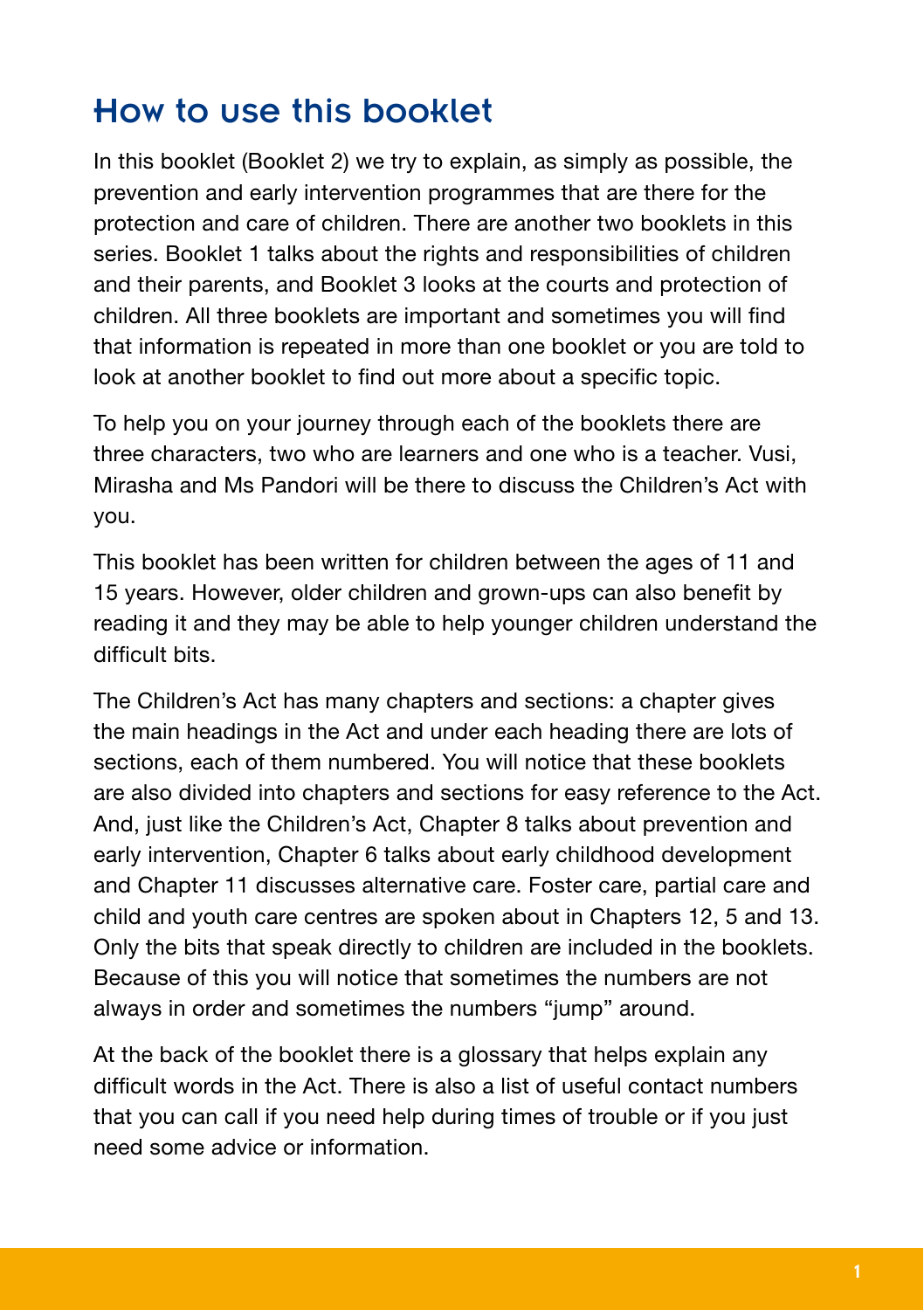For easy reading we have used lots of different symbols. These symbols will help you recognise certain types of information. The symbols will look like this:

*When you see a note with a paperclip you will know that this is an important point to remember.*

*A picture showing a pile of books will tell you this is a story about someone and it will give you an example of a situation relating to the information on those specific pages.*

*When you see a hand it means that this is something that is not allowed.*

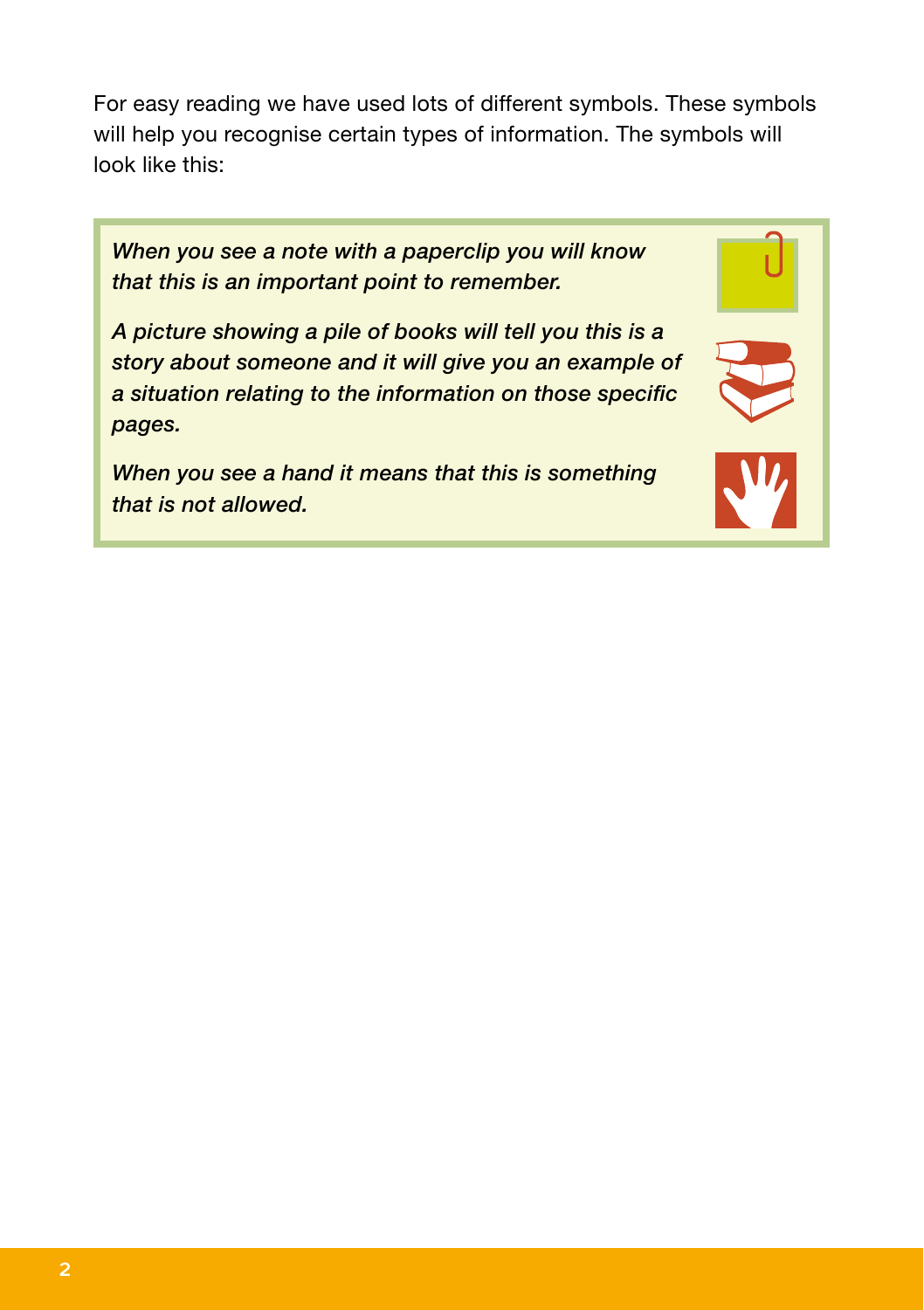# Prevention & early intervention (Chapter 8) **INTRODUCTION**



*Vusi saus: "Bad times are* unpredictable and when they arrive some people find it difficult to cope. They get stressed and react by lashing out at their loved ones. This does not

"Hi. I'm Vusi and this is Mirasha. We are here to walk with you on your journey through the Children's Act and give you some advice on what to do in times of trouble."

"Yes indeed. Did you know that in the past children who were at risk were often immediately taken away from the troubles in their home? People said this was done to protect children from harm, but this was not always what the child wanted, and as a result the family broke up when it could have been helped."

mean they are bad people and that they do not love their family. This behaviour is often a call for help. Sometimes people need support or guidance from someone outside the family – someone who can help them deal with their problems in a different way. This is why the Act introduces other possible ways of dealing with problems facing families and children."



### Did you know?

*This does not mean that a child will not be protected if the parent/s or guardian is abusing them. The social worker plays a very important role here because she or he must make sure the child is not living in a dangerous environment.*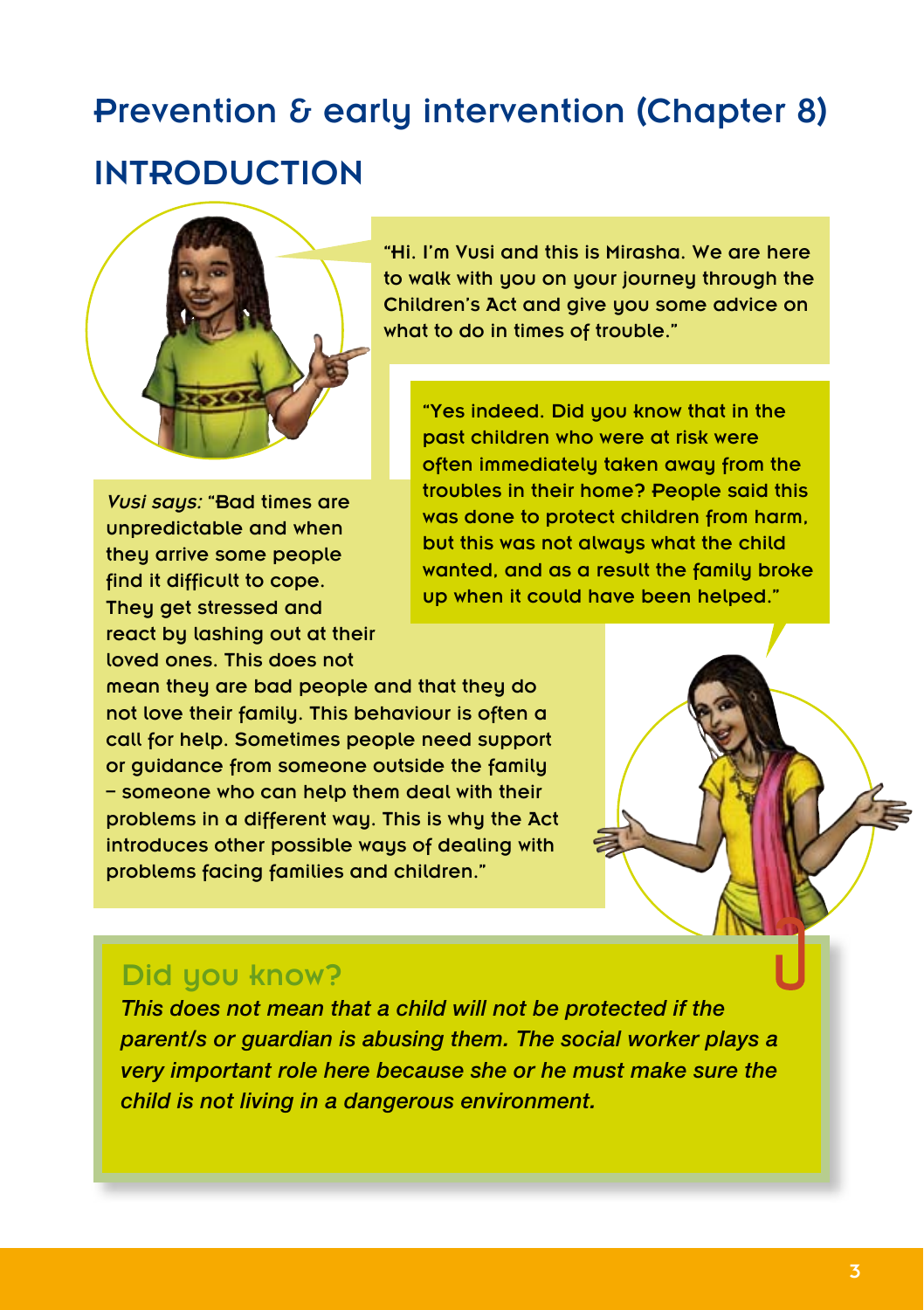Prevention and early intervention programmes (Chapter 8, Section 143)

> *Ms Pandori says:* "Hello everyone. I am here with Vusi and Mirasha and like them I will be helping explain some difficult legal words and actions as we explore the Children's Act together. We are going to look at information on all the different programmes we have to offer children. We are going to talk about prevention and early intervention programmes, we will look at the different types of places that care for

children and then we will talk about alternative care for children.

"I understand that all these different names can be quite confusing, so let us start by looking at prevention and early intervention programmes and making sense of them. Prevention and early intervention programmes are programmes that support families who may be in trouble. These programmes are there to help troubled families solve their problems before the law gets involved. Through these programmes families can get a chance to participate in classes and activities that will help grow their parenting skills, teach them about themselves and develop their problem solving skills."

### Purposes of prevention and early intervention (Chapter 8, Section 144)

### Did you know?

*Prevention and early intervention programmes look at preserving the family – making sure that the family stays together.* 

*Ms Pandori says:* "Many different approaches are used to make sure that families are encouraged to stay together. What we need to remember is that the best approach to follow is the one that looks at the best interests of the child."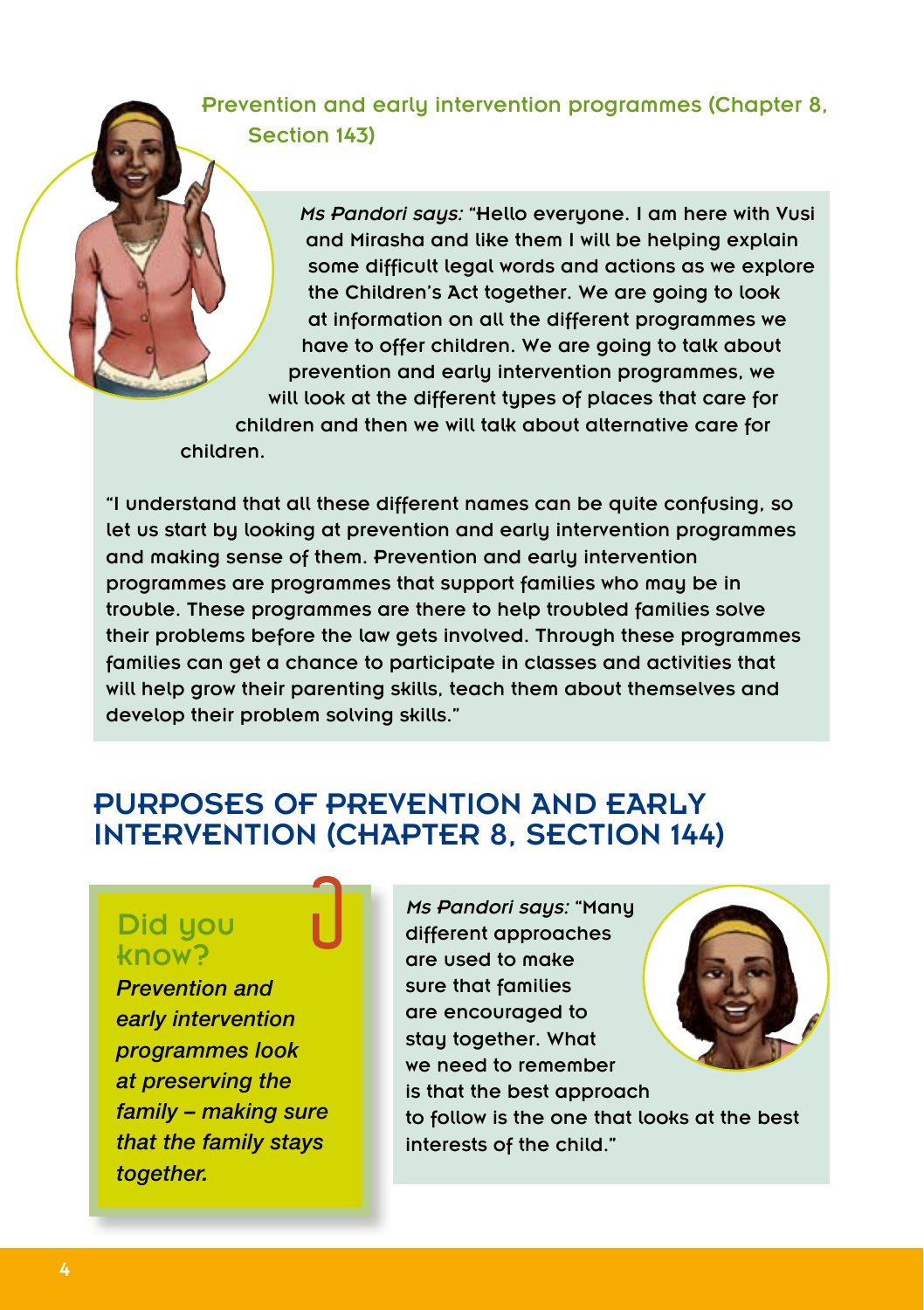#### **The approaches are as follows:**

- Strengthen and build capacity in the parenting skills, non-violent discipline, taking care of children with disabilities and having good relationships in the family.
- Prevent the placement of a child in child and youth care centres or in criminal justice centres and the neglect or abuse of children.

*Mirasha saus:* "So what do the prevention and early intervention programmes do for families who may need them?"

These programmes can help families get access to the basic necessities of life, like handing out food parcels, helping with the chronically ill or educating

people about social grants and welfare. There are programmes that help families to take control of their own lives and they also help families to further their child's education and growth.

### Did you know?

*Prevention and early intervention programmes are encouraged and supported in communities where families do not have enough money for proper shelter, food and basic necessities and where there are children living with disabilities.* 

*Ms Pandori also says:* "Another important point to remember is that if there is a concern about a child and someone thinks that a child is having problems at home, then any person can go to the Children's Court. They can ask the court to get a social worker to look into the child's home life - just to make sure everything is all right."

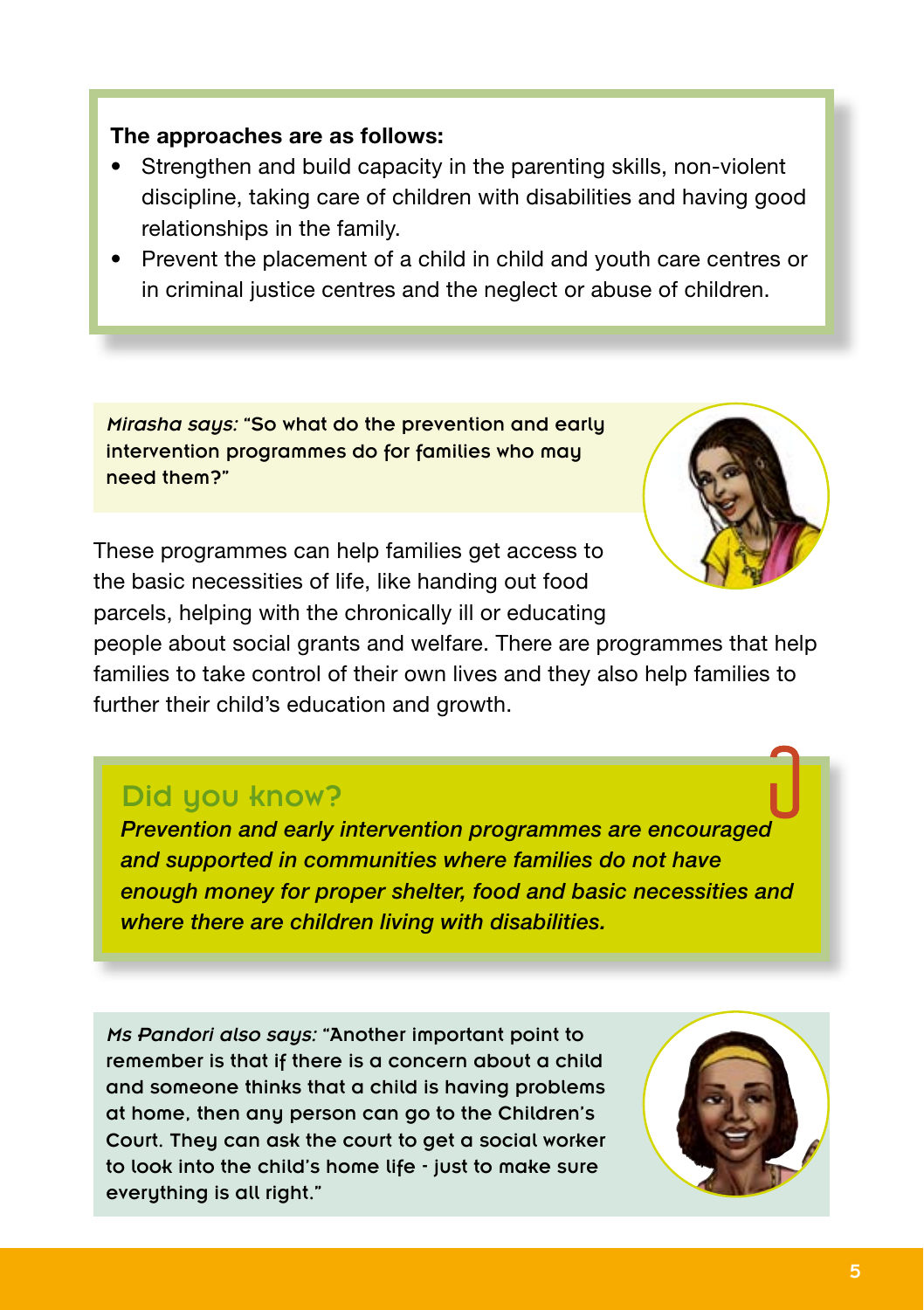*Remember this: If you are worried and have had a scare, go to someone who will make people aware. Ask for help, in times of trouble, and they must sort this out, on the double. The Children's Court is there for you, The Children's Court can clear the way for you. A social worker must come too, just make sure you are heard, Make a noise, because the Court must hear your voice.*

### Order of early intervention (Chapter 8, Section 148)

A children's court may order an early intervention programme before removing a child out of the home.

### Partial care (Chapter 5)

There are many different types of care facilities helping with the care of a child. A partial care facility is such a place, for example.

> *Mirasha asks:* " What is a partial care facility?"

It is a place or a facility where more than six children are being cared for. The facility and the parents have an agreement that the children will be cared for, for a short period of time, and anyone who provides this care needs to be registered with the Department of Social Development.

*Mirasha says:* "A a short period of time can range from a few hours of the day, or night, to a number of days."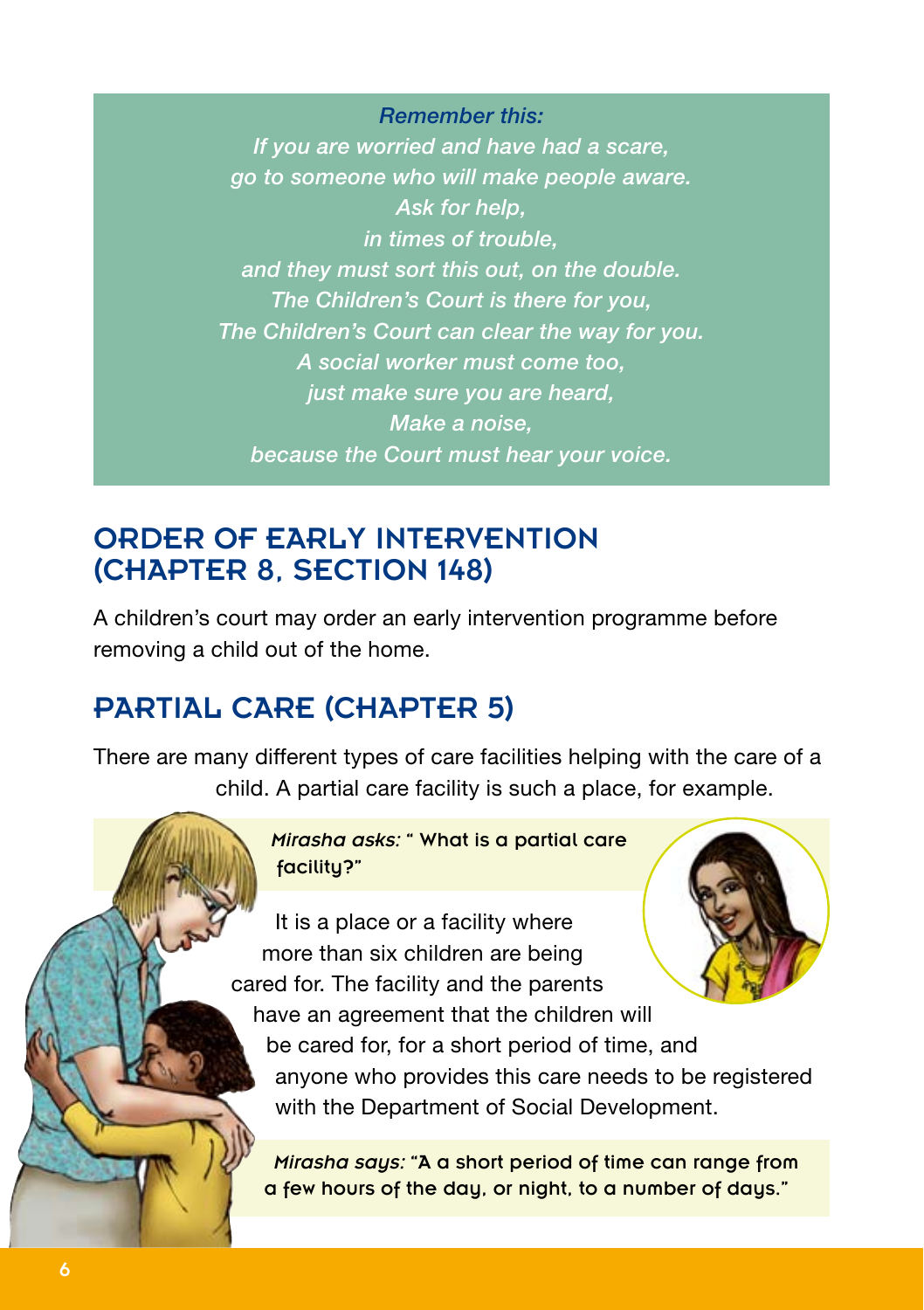#### **If you read the story below it will describe what a partial care facility does for children.**

Vusi: *"Mommy has to work at night. Will we have to stay at home alone?"*



Thandi: *"Oh no Vusi! Don't worry, Mommy says we are going to stay with ma Nkosi while she is at work. Mommy says she will drop us off when she goes to work and pick us up in the mornings on her way home, and then she will take us to school."*

Vusi: *"But I don't want to go and stay with someone I don't know!"*

Thandi: *"Don't worry Vusi, Mommy says that ma Nkosi has special permission to look after children like us whose parents can't be with them all the time. Mommy says that she also looks after some children in the afternoons after school, and sometimes even for a few days if their mommies and daddies can't look after them for a short while."*

#### **This is an example of partial care:**

Vusi: *"But I don't want to sleep anywhere else … I like my house."*



Thandi: *"Mommy says it will be a nice place. She says ma Nkosi keeps it very nice and clean. Mommy says that there are special rules (regulations) that ma Nkosi has to follow if she wants to look after children."*

**The Act says that children need to be well looked after and to do this a place of care should have a plan to make sure:**

- It is safe and clean, there is enough space and fresh air and a proper, hygienic way of rubbish collection
- There are adequate toilet facilities
- Things that could harm children (like cleaning materials) are kept out of their way
- Food is prepared in a hygienic (clean) environment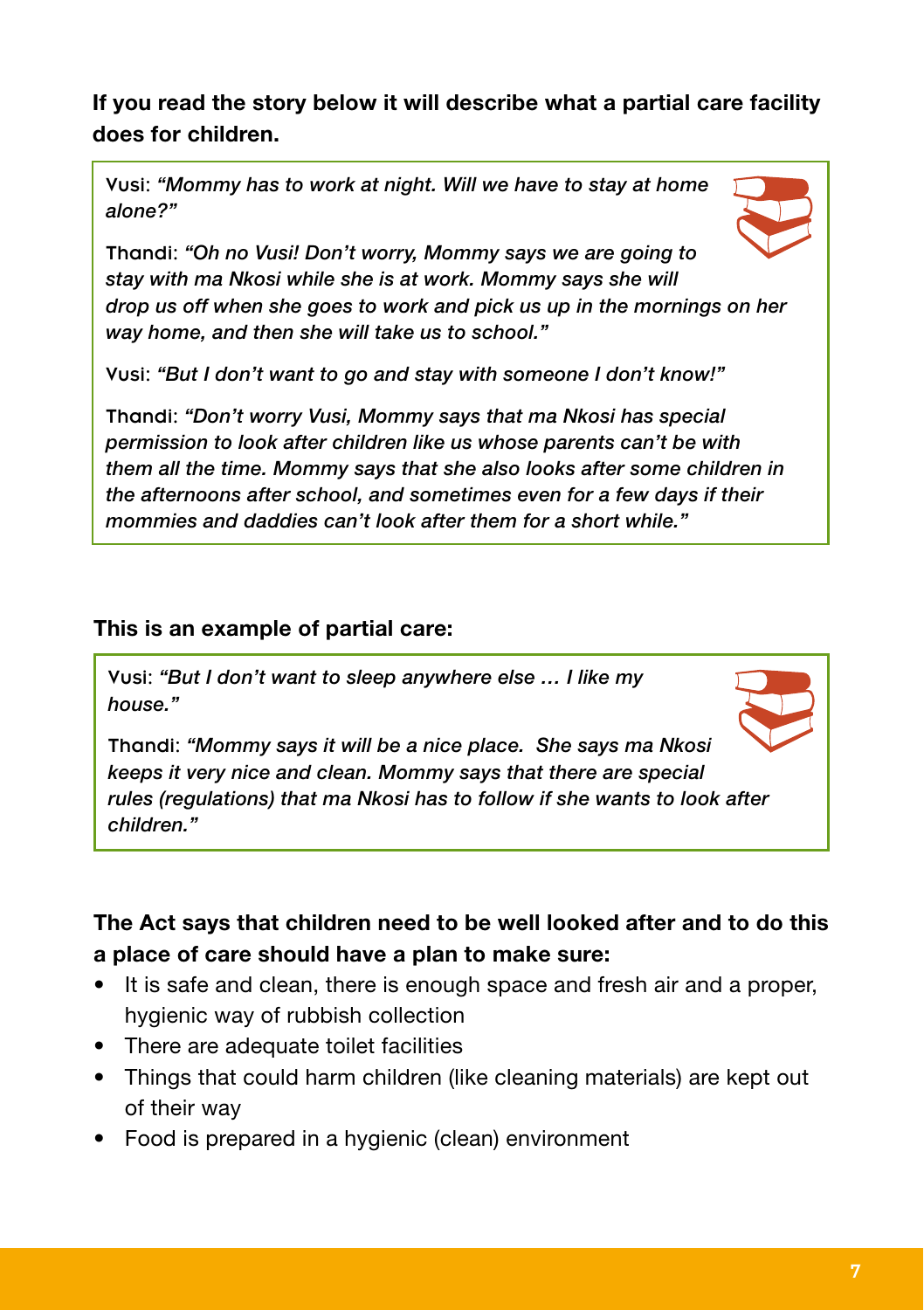- There is clean drinking water
- There is a plan to manage any emergency
- That sick children will be properly looked after

The law says that, if necessary, the caregiver must separate children of different ages.

Vusi: *"Thandi, if there are a lot of children maybe the bigger boys will hurt me"*

Thandi: *"Vusi don't worry, ma Nkosi will look after you nicely.*

Thandi: *"Even Suzi can go and stay with ma Nkosi."*

Vusi: *"But she doesn't walk properly. Who will help her to go outside or to the toilet?"*

Thandi: *"ma Nkosi has a special path that makes it easy to push the wheelchair outside. Mommy says ma Nkosi knows how to help Suzi."*

*Mirasha saus:* "Children who have disabilities, or who suffer from a chronic illness, could also stay in partial care. The caregiver has to make sure that all their needs are met. This means that the caregiver might need to make special arrangements, even employ a person who has been trained to deal with these special needs, to make sure that these children grow and develop like all other children."

*Vusi says:* "Like if the child is in a wheelchair he or she must still be able to move easily from indoors to outdoors. The caregiver might have to build a ramp or pathway to make sure the child can move around easily or make a special arrangement for the child to use the toilet.





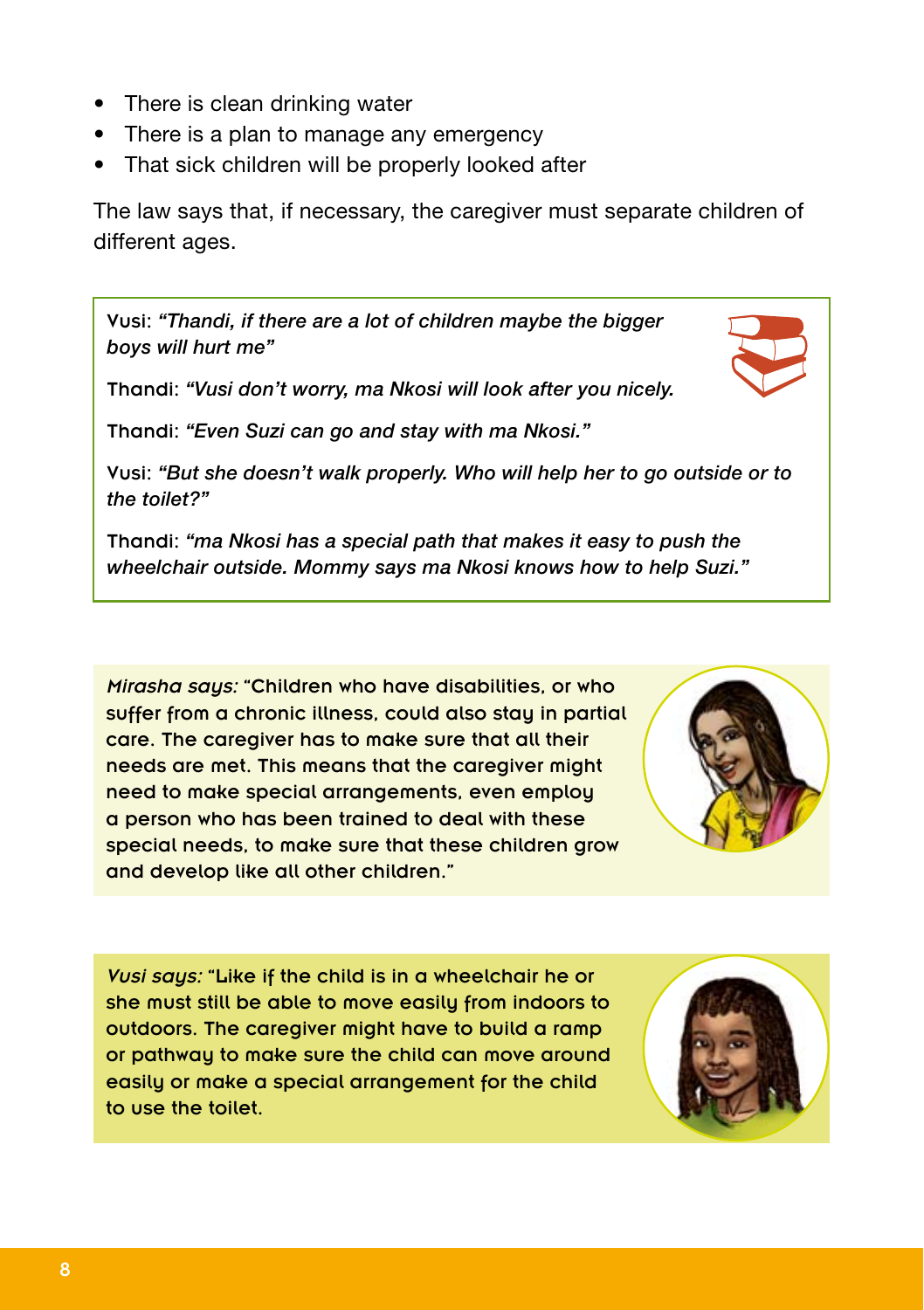Vusi scratches his head: *"That sounds very nice Thandi, but what if one of us gets hurt, what happens then?"*

Thandi: *"But why should we get hurt?"*

Vusi: *"Remember when you fell out of the tree, Mommy had to take you to hospital and they put that white stuff (plaster of paris) on your arm? Who will do this if we are not at home?"*

Thandi: *"Don't worry about that Vusi. I'm sure Ma Nkosi has made a plan to be sure that we are all safe, and that if something does happen, all the right people will be told about it, especially Mommy."*

Vusi: *"That's good news, Thandi. I feel much better now! I suppose we have to sleep there if Mommy is working."*

### Early childhood development (Chapter 6)

*Mirasha asks:* "Is early childhood development about taking care of babies?"

> *Vusi says:* "I don't think it is only about babies but about very young children and how they grow.

*Ms Pandori adds:* "Well, yes, you're both right. Early childhood development is about the growth of young children from birth to five or six years old – just before the child goes to school."





*Mirasha says:* "I've been watching my baby brother, Subhash, because he changes so quickly. He's only six months old now but he's so clever. He knows who I am and smiles at me whenever I walk into the room. He can't talk yet but I know exactly what he wants and he is already making gurgling noises."





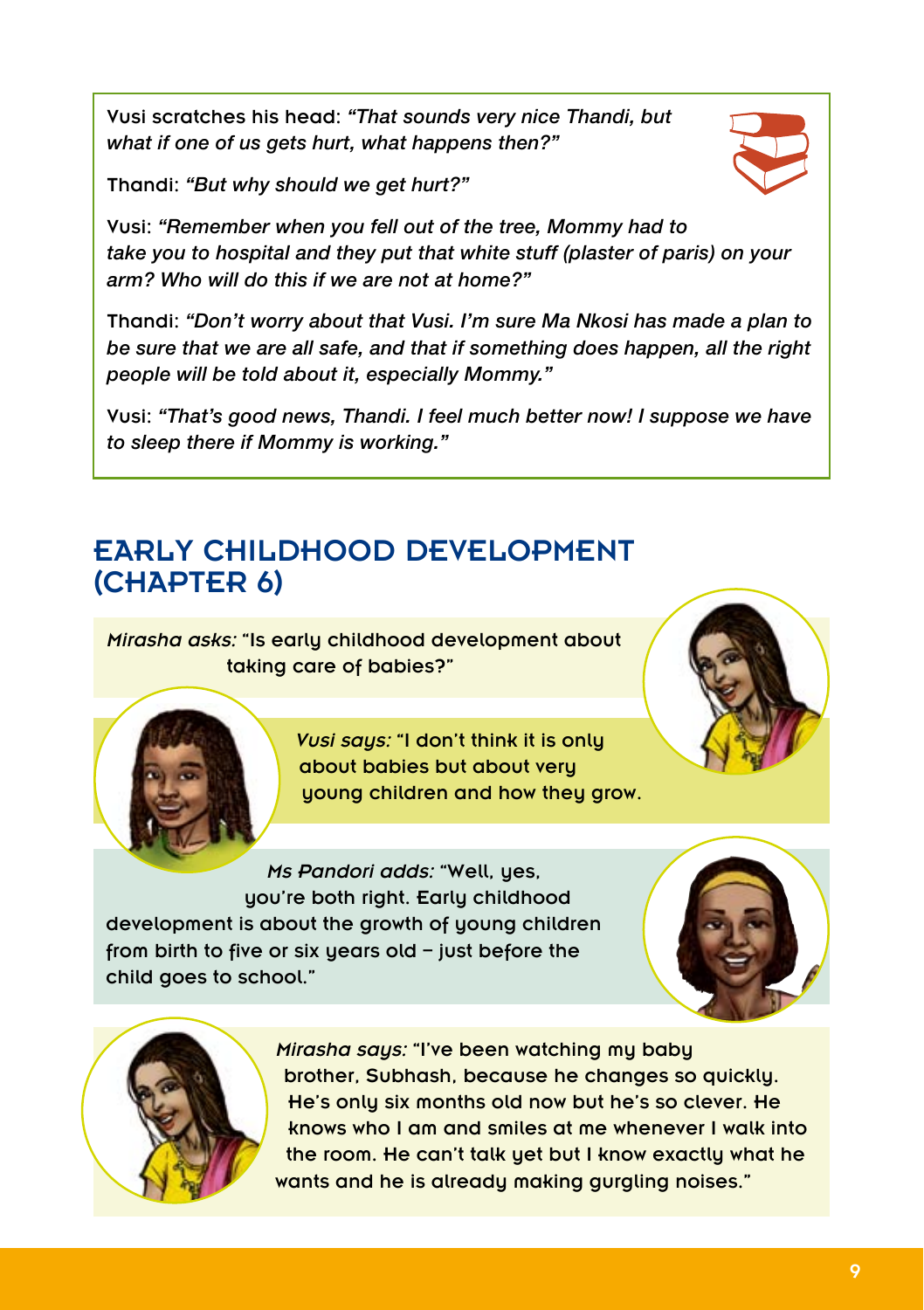

*Vusi saus:* "Mu baby sister is already walking and she is not even a year old and I know she's starting to talk. So I guess early childhood development is about making sure a young child gets the right start in life so they can grow and develop."

Development is about the changes a baby goes through until it is a young child ready for school. A baby grows in size and ability but for children to grow and develop properly they need to be loved and nurtured, in a safe environment.

The Act says early childhood development is "the process of emotional, cognitive, sensory, spiritual, moral, physical, social and communication development of children from birth to school going age.

These different processes are called areas of development and these areas are all connected to each other. The best way to understand this is to look at your little brothers and sisters. When they are sitting up and gurgling they are also touching and seeing things, they are communicating and learning, and this is taking place all at the same time. When taking care of a child a person needs to think about the different areas that need nurturing. A child needs more than just food and clothes, a child also needs to be stimulated, touched and loved. This approach to child development is what we call a holistic approach to development.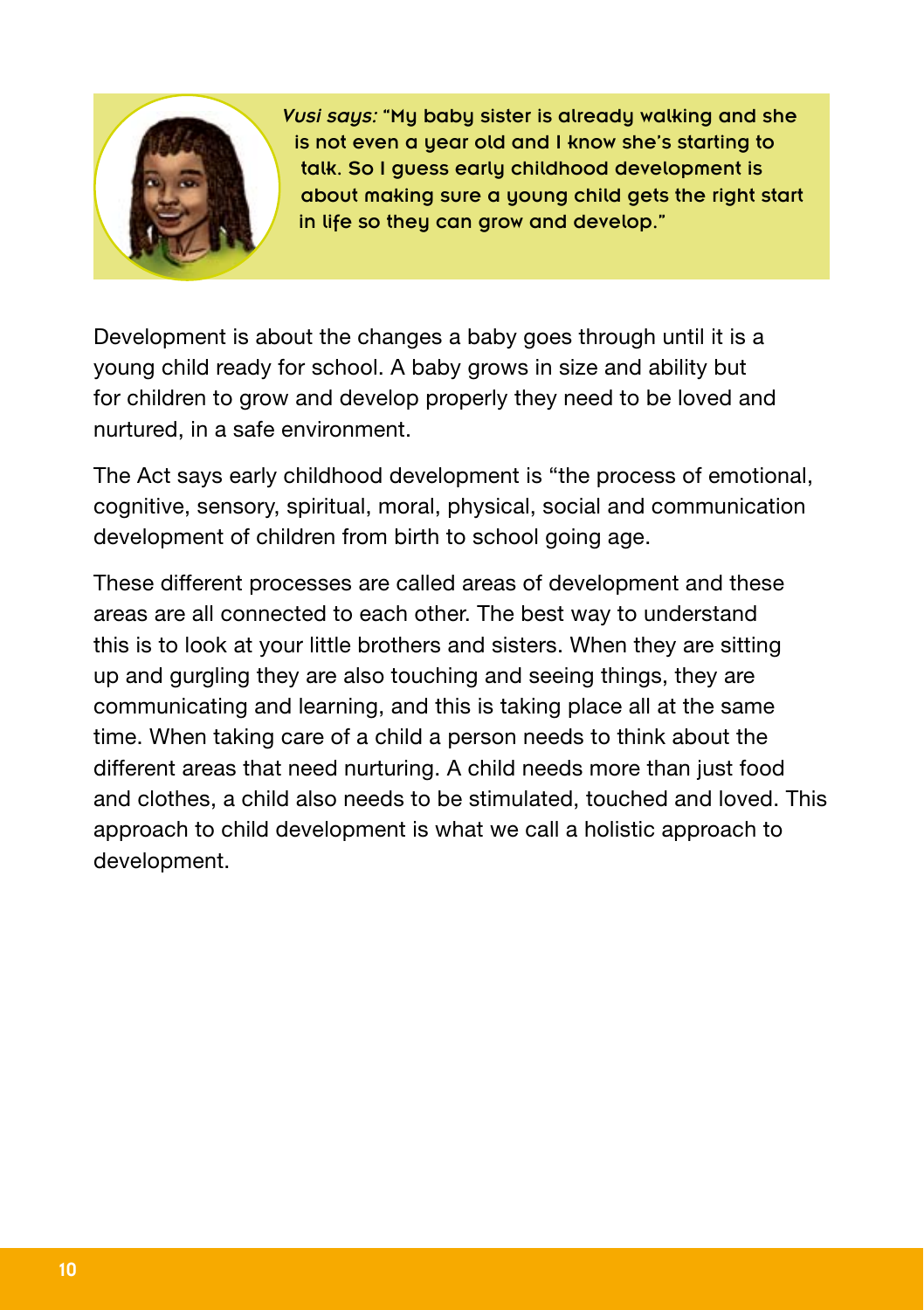

#### **Areas of development:**

| <b>Type of development</b>   | <b>Questions to ask</b>                                              |
|------------------------------|----------------------------------------------------------------------|
| <b>Physical development</b>  | What can I do?                                                       |
|                              | How do I move?                                                       |
|                              | How does my body grow?                                               |
| Cognitive development        | What do I know?                                                      |
|                              | How do I think and learn to deal with the world in which I<br>live?  |
| <b>Emotional development</b> | How do I feel?                                                       |
| Social development           | How I get along with others?                                         |
|                              | How I manage in a group?                                             |
| Moral development            | How I behave, am I a good, honest and decent person?                 |
| Sensory development          | What do I smell, what can I taste, what do I see, what do I<br>feel? |
| Spiritual development        | What do I believe in?                                                |
| Communication                | How do we understand each other?                                     |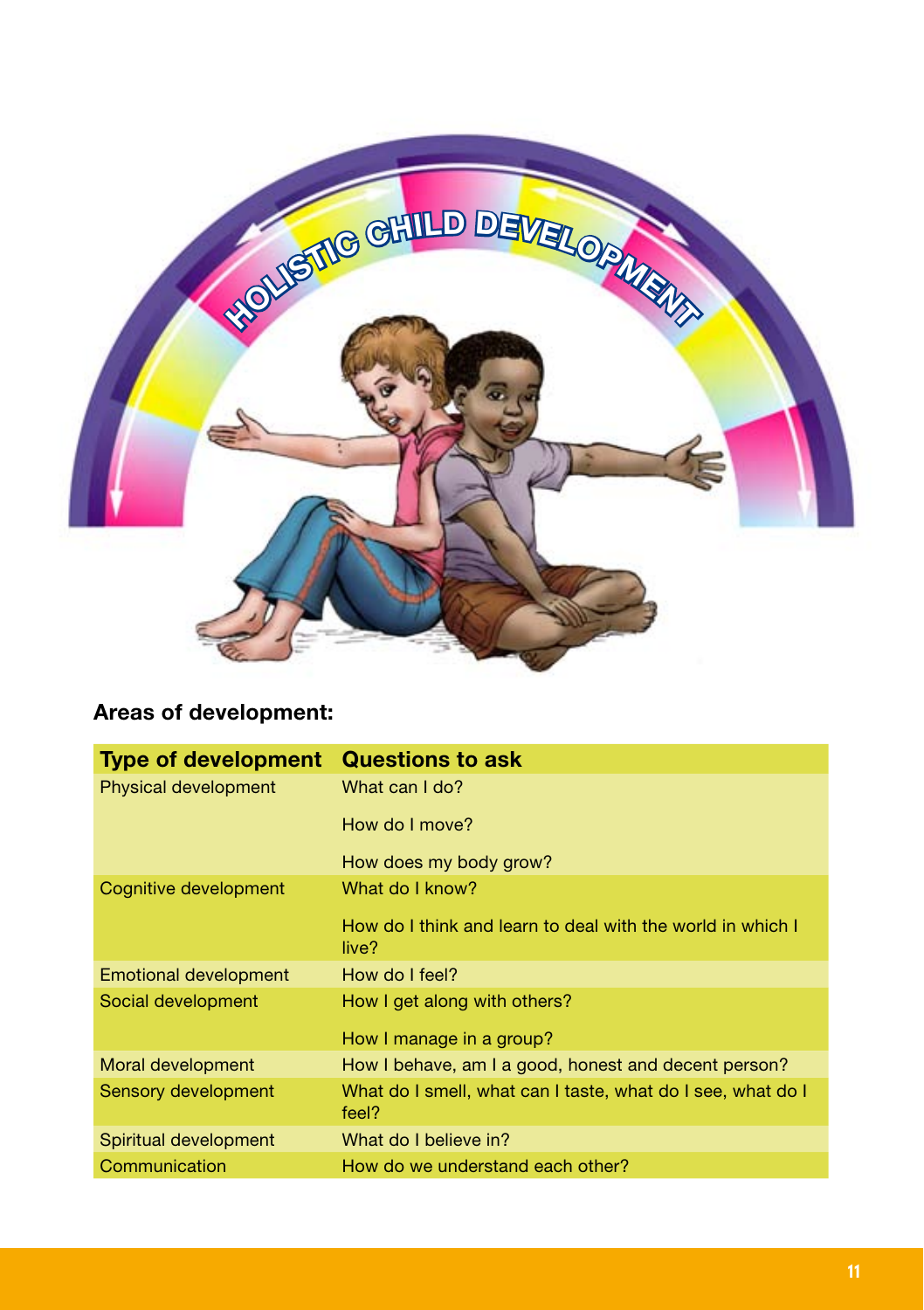#### *All children deserve to have the very best start to life.*

There are so many different types of early childhood services but they are all there to help towards the growth and development of a child. The different types of

services are set out below:

- Full day or half day education and care that could be provided by a nursery school, pre-primary school, kindergarten, crèche or day care centre.
- A community-based play group.
- A child minding service: this could be for fewer than six children.
- Home-based programmes that offer support and appropriate educational stimulation to both children and parents.
- Parent support and education programmes.
- Programmes that support the emotional and social needs of young children and their families.
- Early childhood development programmes that are provided at partial care facilities and child and youth care centres (see section 93(4) of the Act).
- Any other programme that cares for and develops young children or their families.

### Did you know?

*Although early childhood development services are aimed at the children they can also be used to help the parents and the community as well. This depends on the type of service that is being offered. What is important is that the different services should work together with parents and caregivers in the best interests of the children.*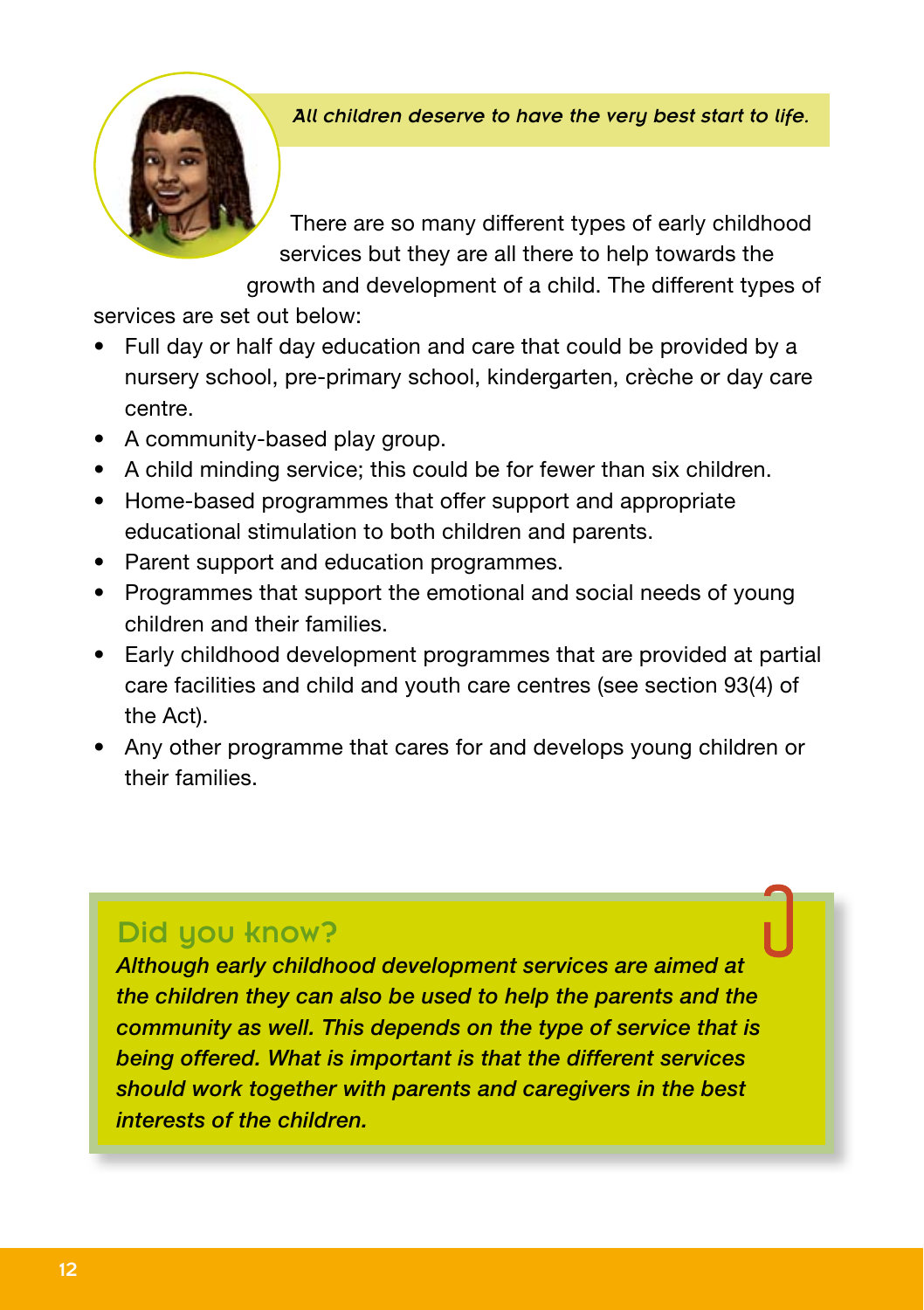*Ms Pandori explains:* "What this means is that the services that are aimed at the parents and caregivers are there to help in developing a parent or caregiver's parenting skills. Through workshops parents are able to learn how to care for a child, how to discipline a child and how children develop and grow. These services should help parents/caregivers to take the best possible care of their children."

*Remember, children learn from meaningful play. To play, they need a secure environment, spaces in which to play, enough time to play with appropriate materials and toys to encourage meaningful play. Leaving children to sit in a room with nothing to do or allowing them to run wild outside is NOT play.* 

By talking to your family, a caregiver, a teacher or another adult you can trust, it can really help you. Try phoning Childline or any of the numbers on the back page about anything that bothers you or if you need some more information.

A good daily programme provides the frame to help us meet the children's developmental and learning needs through a meaningful playbased approach.

#### *THE VALUE OF PLAY*

What can we do that's special For the children we teach today? Provide them with opportunities And lots of time for play. For play time is true learning time, With all our senses keen To everything around us that Is tasted, touched, or seen. So, parents, when our use of play Causes you concern, We're building skills and relationships While your child is learning *Jackie Boudreaux, Jean Emmert, Nancy Waldron*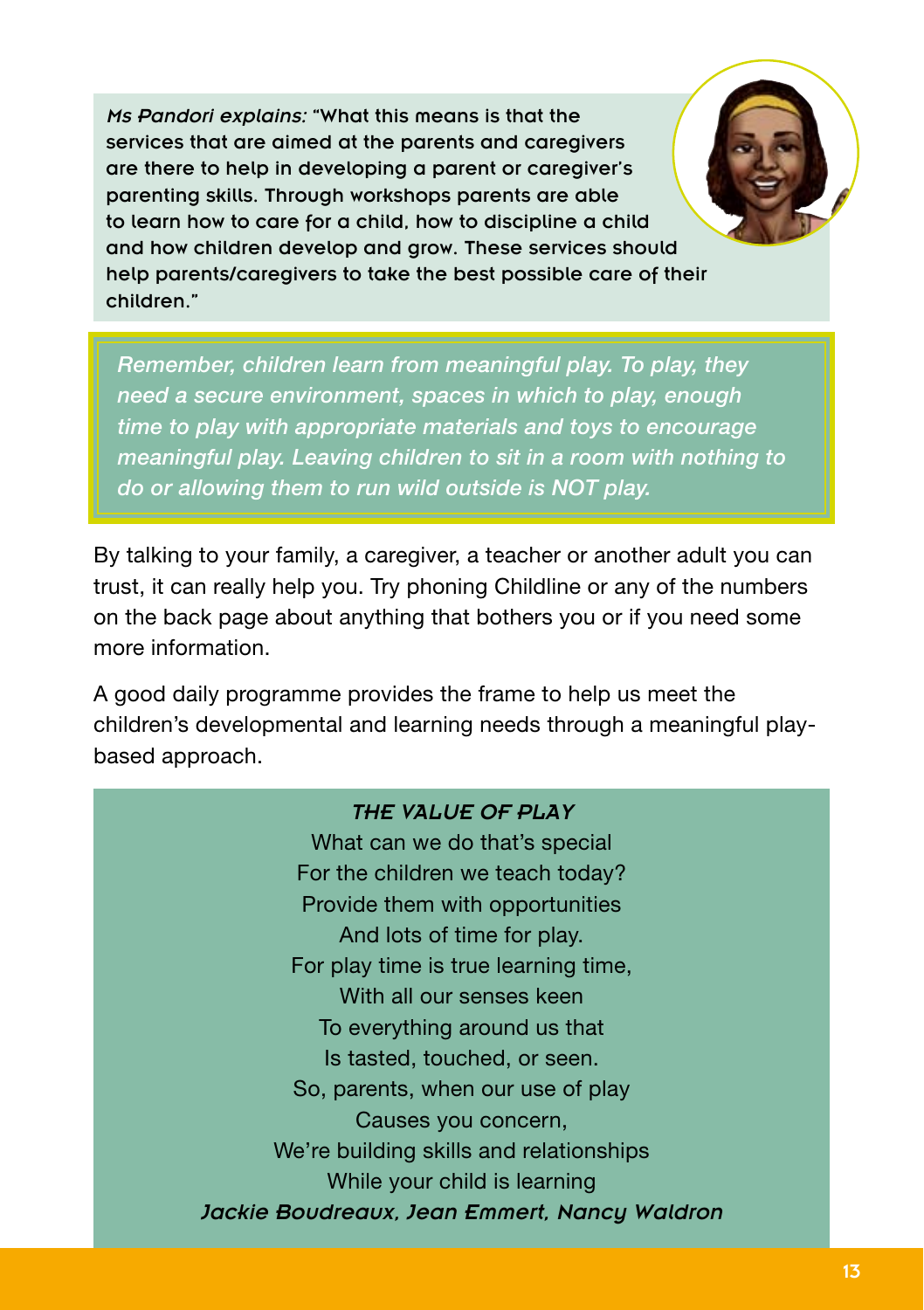### Child-headed households (Chapter ?)

*Mirasha says:* "Now I am very interested in child-headed households because it is like a new type of family group, right?"

*Vusi says:* "Yes, in a way, because a child-headed household is a home where there are no adults present for all sorts of reasons. It really does depend on each family's story so maybe the best way to explain this is to tell a story. Let's look at a story about Mandla."



Mandla is 16 years of age. He has three sisters, Lindiwe, Jabu and Phindi, and a brother, Tsepo. They live with their mother in a small house in a village near to Umtata. Mandla is the man of the family. His father was very sick and died 2 years ago. Now his mother is also sick and she cannot take care of her children. There are no other adults to look after the children.

Mandla makes sure that they all eat some breakfast, get dressed, wash and brush their teeth and go to school. He takes the youngest sister, Phindi, to the local crèche before he goes to school. He also has to give his mother some food and make sure she has water to drink. In the afternoons he checks on his mom, helps his brother and sisters to clean the house, wash their clothes and cook supper. They often just have *umncushu* for supper.

Mandla has had to grow up very quickly and make sure that all the things his mom used to do still get done.



*Vusi saus:* "So you see, because Mandla's parent can no longer care for the children, and because there are no other adults to take over this role, Mandla has become 'the parent'. Mandla now runs the home and looks after his brother and sisters (siblings)."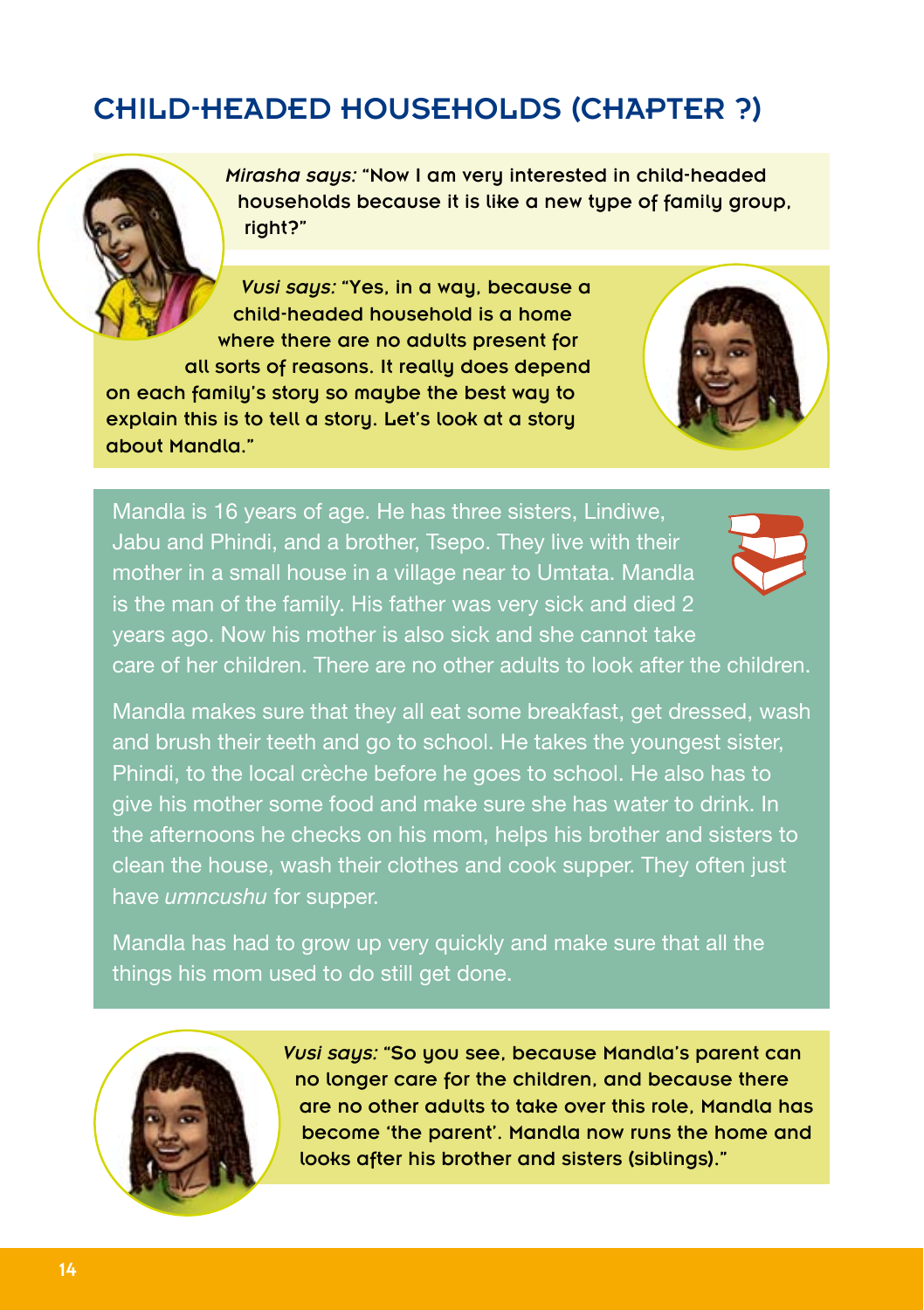Allowing the children to stay together is an important way of keeping the family together. The children live together in the house and the oldest child is the 'head' of the home, depending on the age. If the child is under 15 years of age then an adult is needed.

This type of household is recognised by the Provincial Head of Social Development, who will also make sure that a responsible adult will supervise or oversee this household. In the following story, Ms Ndlovu is the responsible adult who has been appointed to give Mandla some support and assistance.

Mrs Ndlovu lives down the street and comes twice a week to check on the children. She talks to Mandla and the other children. She makes sure they have enough food and are coping. Sometimes she helps with fetching the children from school and cooking. When Mandla told Mrs Ndlovu there was no money to buy food and things for the house, Mrs Ndlovu spoke to the social worker about helping Mandla get some financial help (money/grant) from the State.

This person can be appointed by a children's court, a state organisation or a non-governmental organisation. There are Child Care Forums which help to do this work. When there is a supervising adult around, he or she can help the older child and make sure the children have food to eat, that they go to school and that the house is kept neat and clean.

The supervising adult can also spend time with the children, giving them support and advice and being there for them. The supervising adult should also assist the children in any other way that might be needed, like helping the child heading the household to access any grants or other assistance like that.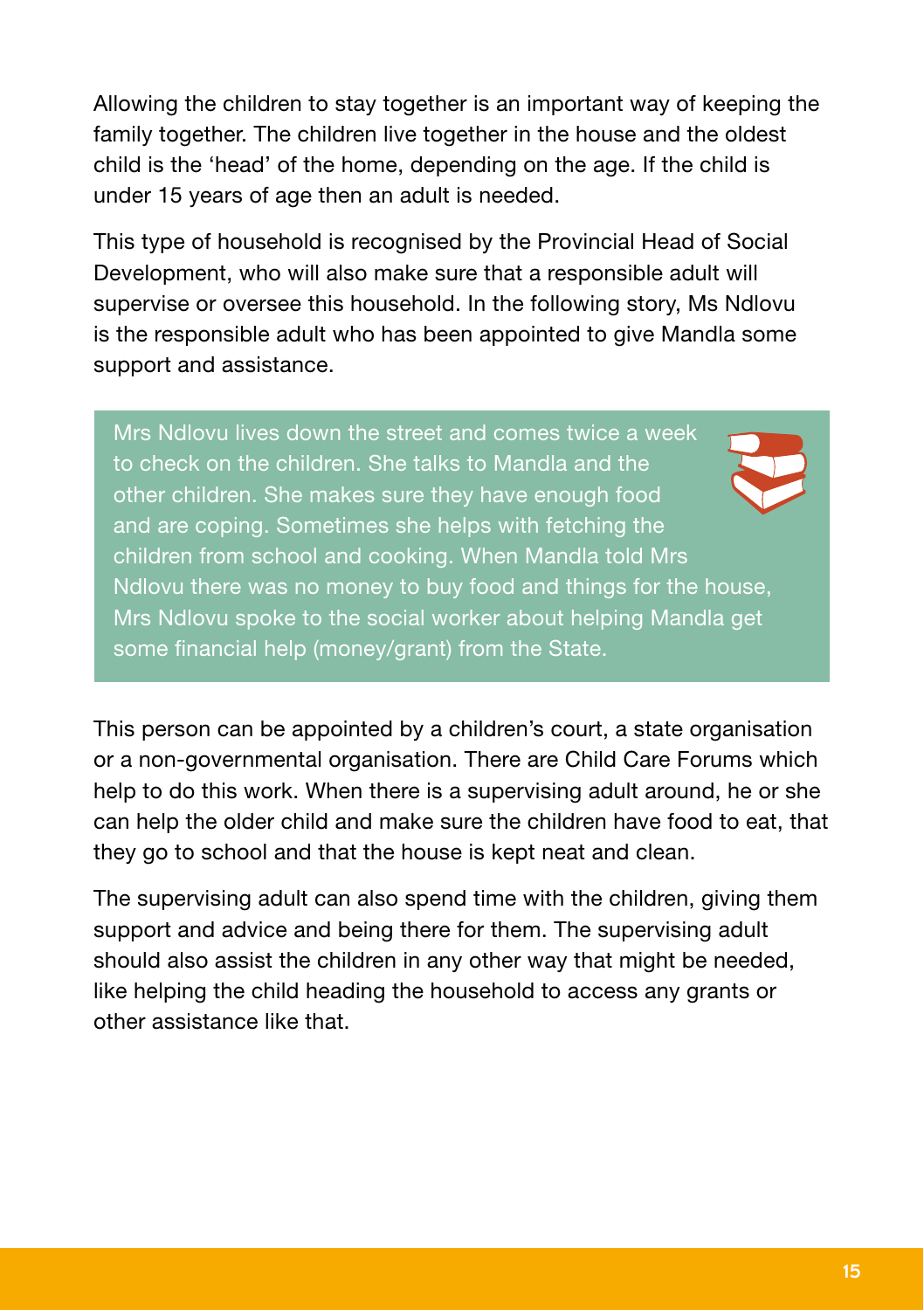Mrs Ndlovu knows that she can only help with these things if Mandla and the other children agree. She spends time with them and lets them talk about their needs and she listens to their solutions. Mandla is the 'man of the house' and he needs to decide on day-to-day matters.



But Mandla likes being able to talk to Mrs Ndlovu. She helps discipline the children and with problem solving when Mandla feels overwhelmed. Mrs Ndlovu also helps Mandla when he cannot collect the grant because he is writing exams. Mrs Ndlovu made the necessary arrangements and collected the money for Mandla.

The Act says that supervising adults may help collect the grant money but any decision on how the money is to be spent must be taken together with the child heading the household.

The supervising adult needs to report often on the well-being of the children to the organisation that chose them to work with the children.



### Did you know?

*If the adult caregiver abuses his or her position, the organisation that appointed the adult caregiver may be contacted and told, by a child in a child-headed household.*

### Did you know?

*A child who is living in a child-headed household cannot be denied his or her right to claim assistance from the state. This means that Mandla can apply for a grant, any aid or assistance and, as long as he qualifies in other areas, he cannot be turned away just because he is part of a child-headed household.*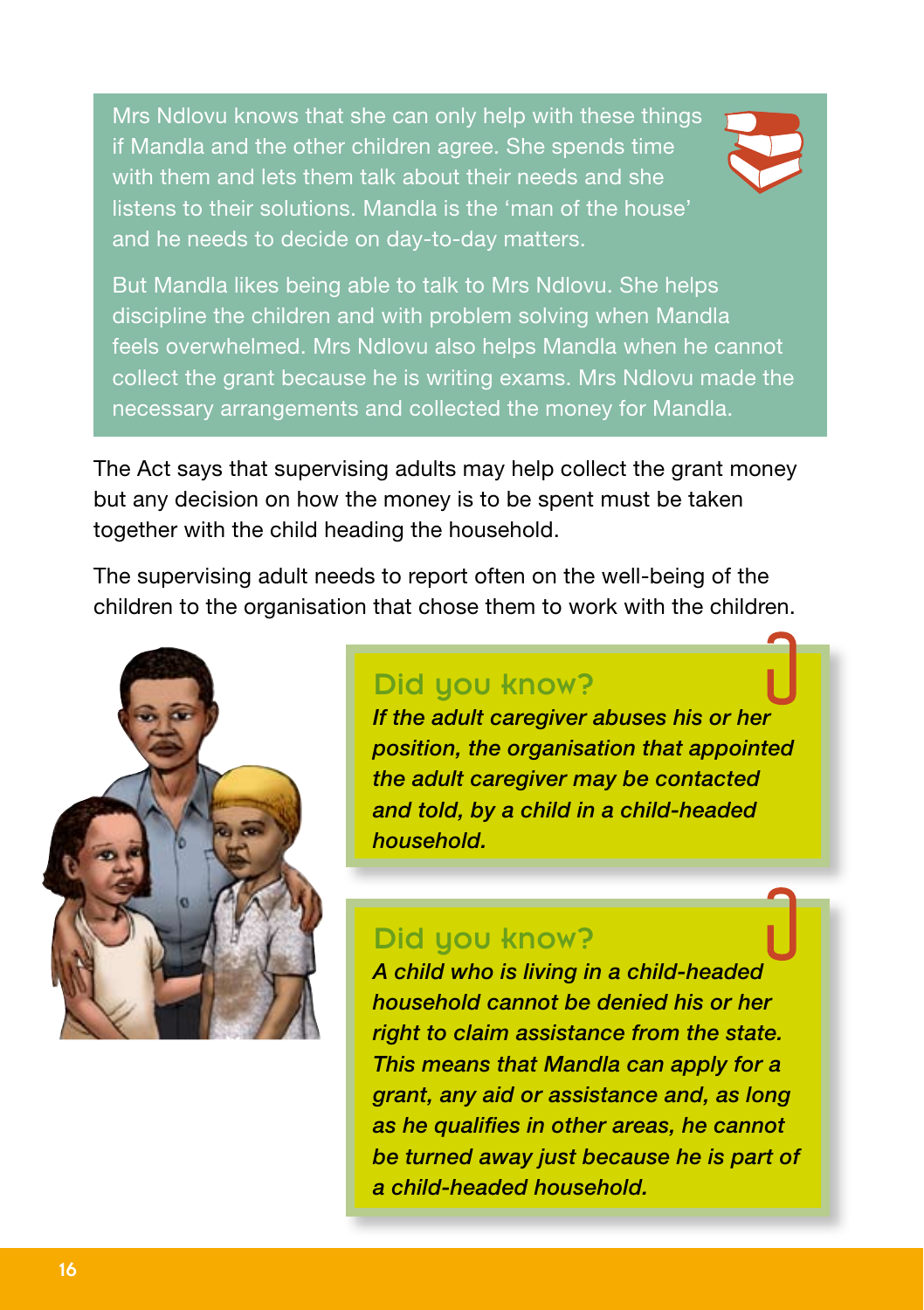# Alternative care (Chapter 11)

Alternative care refers to the care of a child who may be in foster care, or in a child and youth care centre or in temporary safe care.

> A temporary safe care centre must be recognised and approved and must live up to certain standards.

### Did you know?

*A child cannot be kept in temporary safe care or at a place like a child and youth care centre, for longer than six months, without a court order. If a child is placed in alternative care, he or she needs special permission to leave the centre and if the child leaves the centre without permission, then the child can be caught and returned by a police official or a social worker.* 

If the child has been given permission to leave the centre, or other alternative care, and does not return when he or she is supposed to, then the child will be brought back either by a police official or a social worker.

*Permission can be given by the centre or by the person under whose care the child is placed, or by a Provincial Head of Social Development.* 

*Mirasha says:* "What happens if a child leaves without permission?"



*Vusi replies:* "If this happens a police officer or social worker will need to investigate. If the child is at risk, then he or she will be taken to a safe place and the police officer or social worker must let the Department of Social Development know."

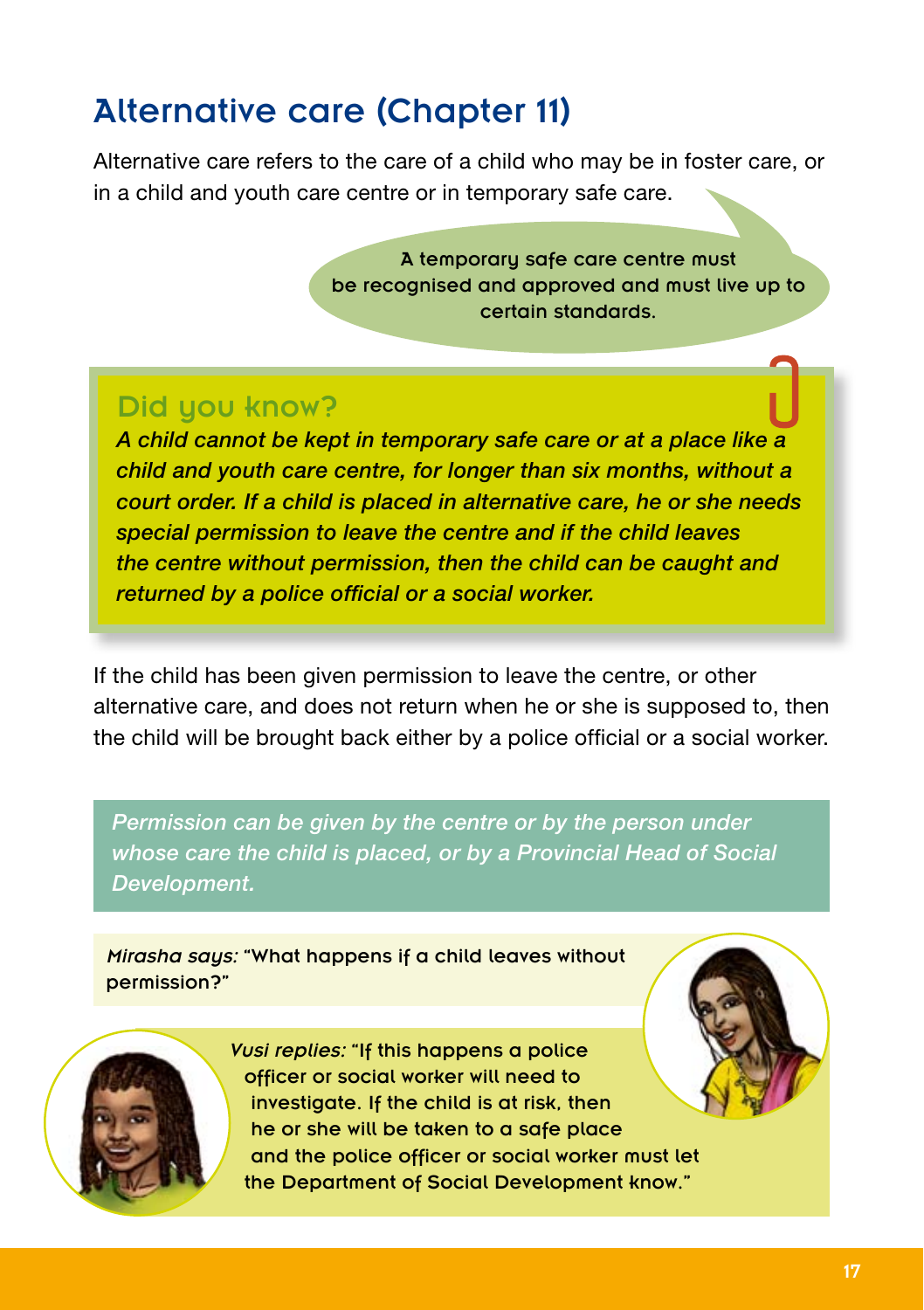#### Transfer of a child in alternative care (Chapter 11, Section 171)

The provincial head of the Department of Social Development may order the transfer of a child who is in alternative care. The decision will be made after talking to the child and his or her parent/s, guardian or caregiver. The provincial head may transfer the child into the care of the parent/s or the guardian or caregiver, but there will be certain instructions that the family must follow and a social worker will supervise the family. If these instructions are not followed, the social worker can take the child to the children's court and the court can issue a new order that places the child into other care.

Decisions to transfer a child will always be made in the best interests of the child.

Provisional transfer (Chapter 11, Section 174)

The Head of the Department of Social Development in the province can issue a notice that will transfer a child from alternative care into some other care for a

Provisional transfer means it is for a short time and there are conditions that need to be followed.

trial period that can go up to six months. This is not forever and it is to see if the child can go back and stay with his or her family or into another family or some other child care placement. A social worker will check up on the child and will make suggestions based on what he or she sees. This is called a provisional transfer.

The best interests of the child are most important here and depending on what the social worker

recommends, the child may go back to alternative care or may be discharged.

#### Discharged means

the child leaves alternative care. This means that the child can go back to his or her family and the alternative care placement centre or person is no longer responsible for the care of that child.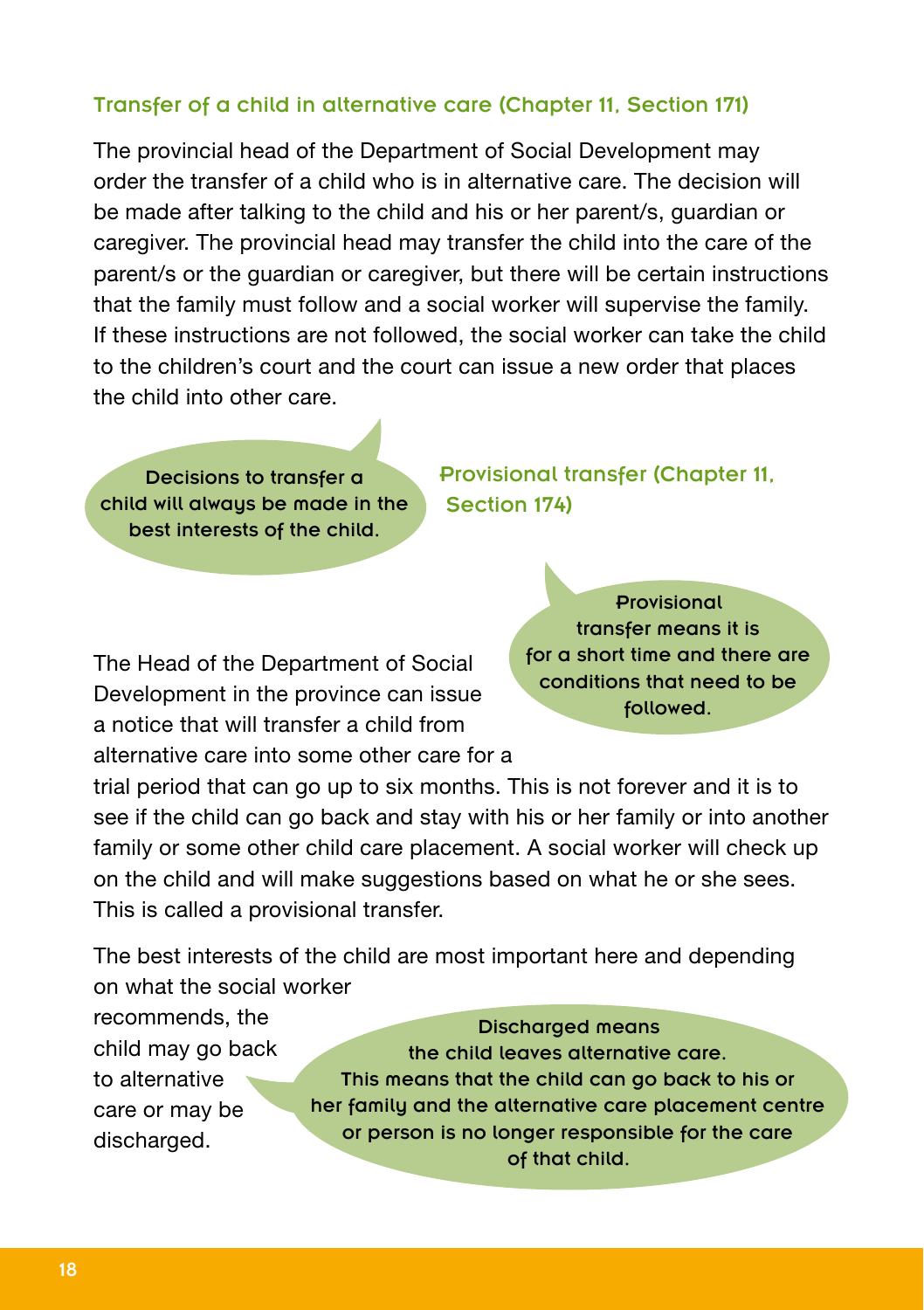

### Did you know?

*A child can remain in alternative care up to the age of 18 years and, in certain situations, even up to the age of 21 years. If a child stays in alternative care up to the age of 21 years, it's because the caregiver agrees and wants to continue caring for the child and the child needs to continue his or her education or training.*

### Drop-in centres (Chapter 14)

*Mirasha says:* "A drop-in centre is a place where a child gets access to basic services that can take care of their emotional, physical and social development needs. A drop-in centre must be a recognised centre so it needs to be registered with the provincial head of the Department of Social Development."



A drop-in centre can be a place where a vulnerable child is able to get a meal and a chance to get clean. But drop-in centres also offer a variety of other programmes, activities and services to the child and the community, such as the following:

| <b>Activities and programmes:</b> | <b>Other programmes:</b>          |
|-----------------------------------|-----------------------------------|
| Education and play                | Reporting child to social workers |
| Guidance and support              | Referring child to social workers |
| <b>Community service</b>          | <b>Outreach services</b>          |
| School holiday programmes         | Prevention and early intervention |
| Primary health care               |                                   |
| <b>Computer literacy</b>          |                                   |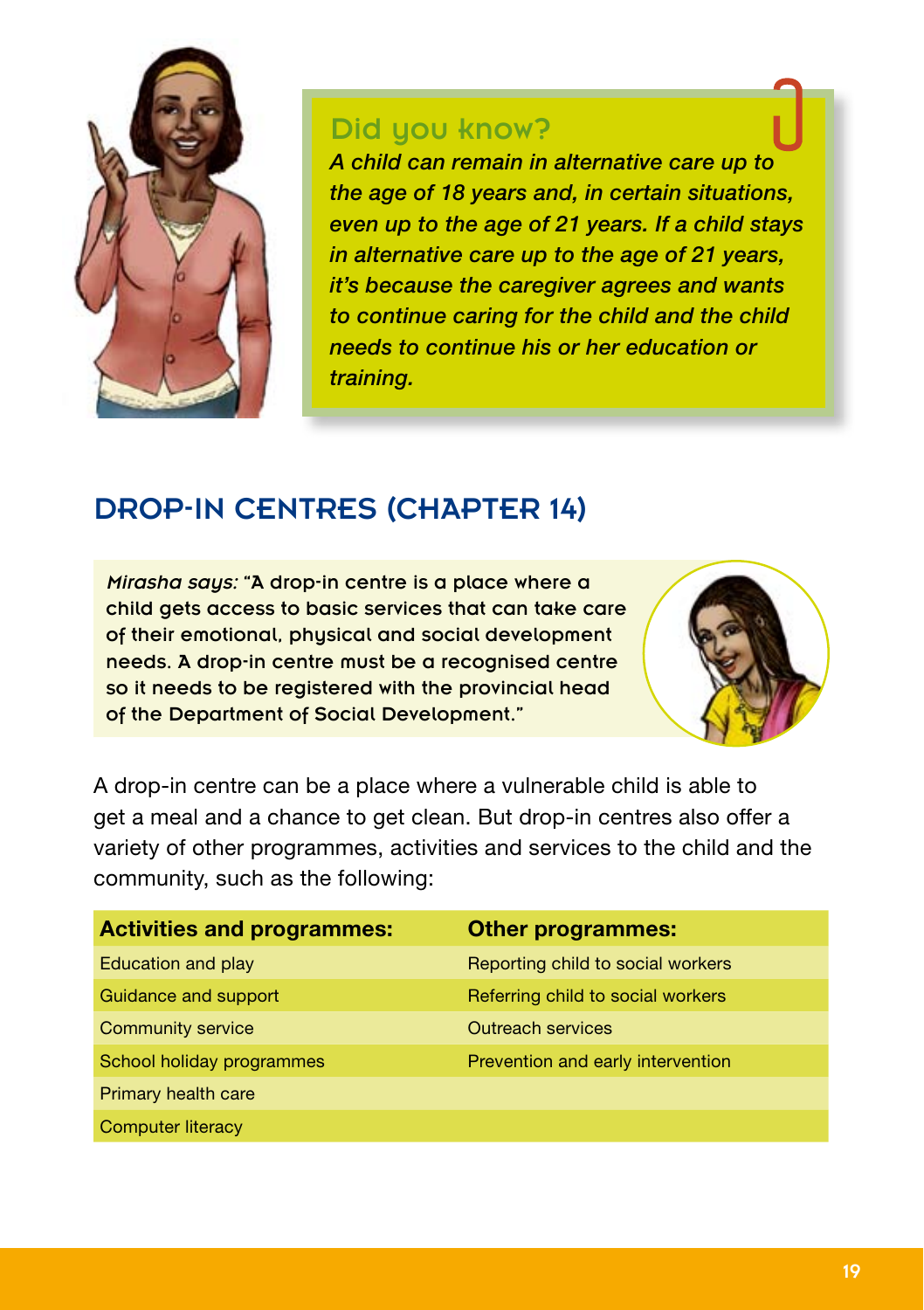### Did you know?

*A drop-in centre needs to be a safe and healthy environment for a child.* 

*Mirasha saus: "This* means that any dropin centre must be kept very clean. A centre will need to make sure that the drinking water is clean and safe, that the toilets and the kitchens are clean and that there is no rubbish luing around."

Water should be boiled if it looks like it is not clean water.

Cholera is a veru serious threat to a person's health and life. If water is not clean, a person can get very, very ill and if not treated in time, mau even die.

### Child and youth care centres (Chapter 13)

*Mirasha asks:* "What is a child and youth care centre?"

*Ms Pandori saus:* "This is a place that provides a home for six or more children outside of the family environment. Because there are so many different types of care centres it is often difficult to know what a child and youth care centre is. A child and youth care centre is not a centre like the ones we have discussed so far. That means it is not a partial care facility or drop-in centre, nor is it a school hostel or accommodation at a training centre and it definitely is not a prison."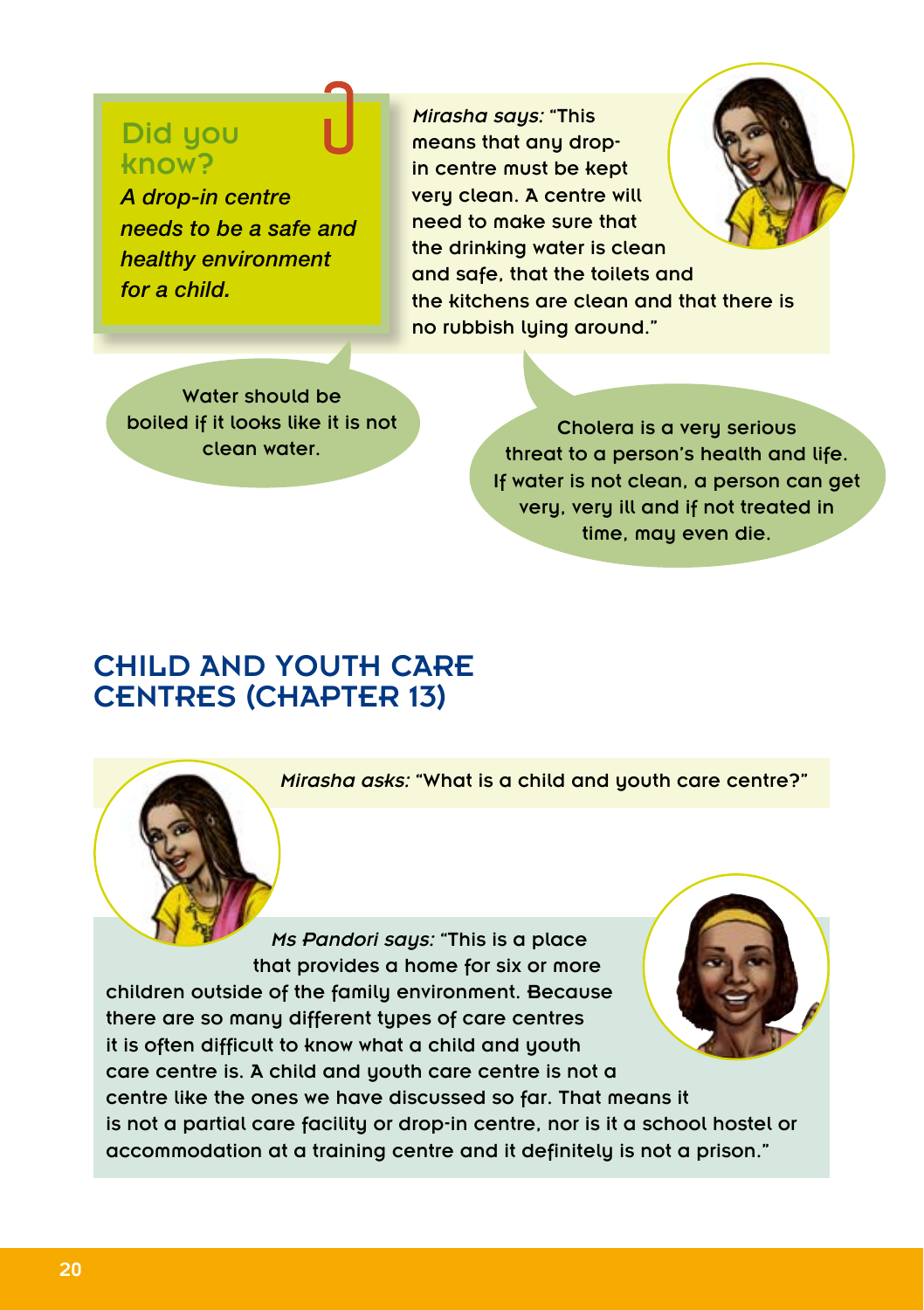The children who are placed in child and youth care centres are there for many reasons, but mostly because they need to be kept in a safe place where they are properly cared for, and they may have parents who are unable to give them that care. Some of the children in these centres have run away from home and have lived on the streets or they may have serious behavioural problems and their parents cannot cope with their care, or they are chronically ill and are being cared for by the centre. But these are not the only reasons why a child may need to be placed in a child and youth care centre.

Parents who are struggling to take proper care of their child may agree to share their parenting duties with the centre where their child is placed.

A child and youth care centre provides a child or youth with a home, food, clothing and care.

It can also offer developmental programmes for:

- Diversion (for children in trouble with the law)
- Rehabilitation (for addiction problems)
- Special needs (for disabled and chronically ill children)
- • Education programmes
- Help children to adjust to a new way of life when they turn 18 and must leave the centre.

#### All children placed in a child or youth care centre must carry on attending school. [shown info in text box]

The centre should keep an eye on a child or youth in their care and keep a record of their progress. This is because the centre has to make sure that there are no further problems and that if guidance or treatment is needed it should be provided. The centre should also assist in returning the child back to the family and community.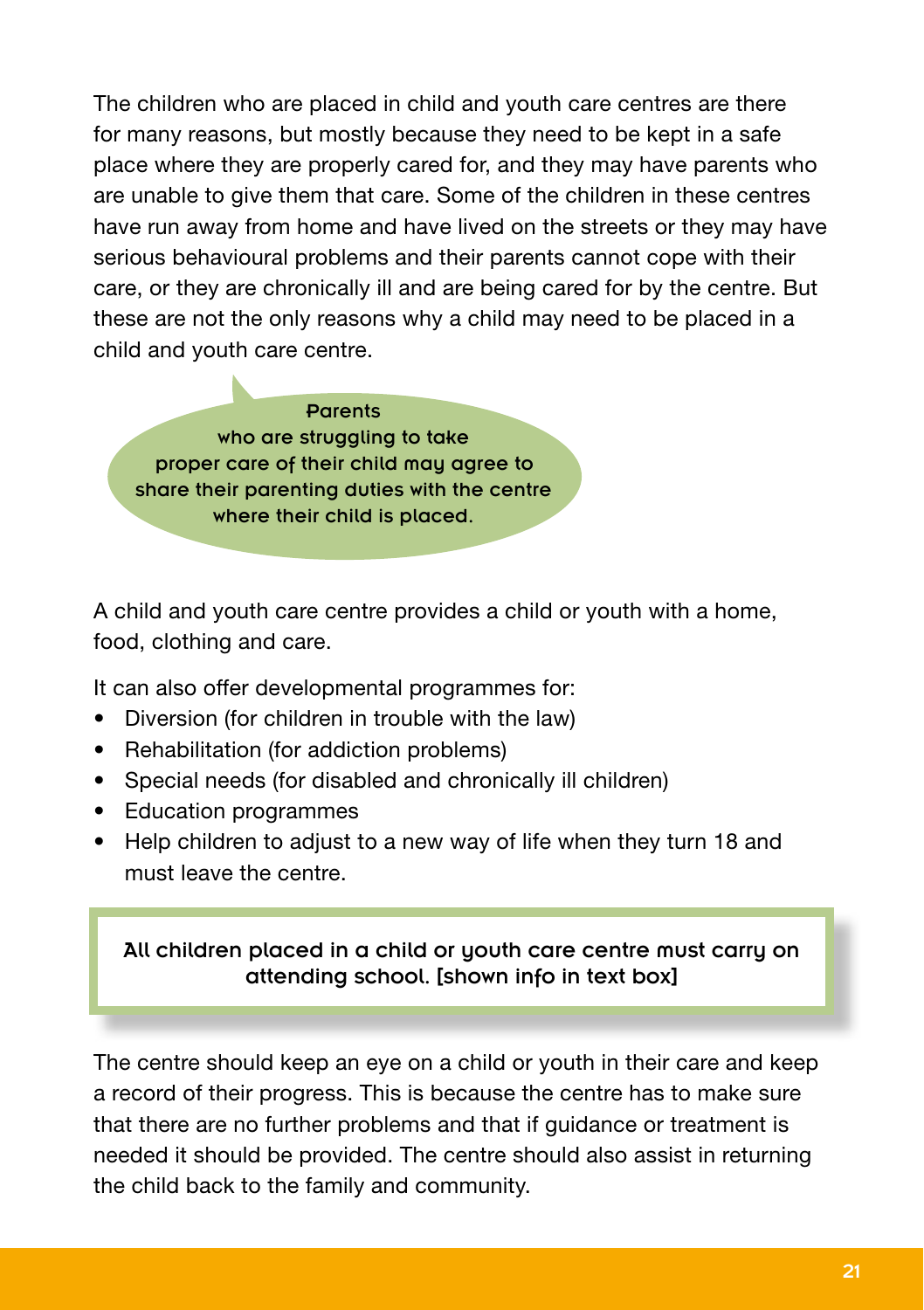

*Vusi says: "If a child or youth has had serious behavioural problems, and has had a run in with the law, the centre needs to provide secure care and offer developmental programmes or even treatment, so that these problems can be avoided in future. Certain children need secure care. They can be children who are addicted to alcohol or drugs, or* 

*they may have psychiatric problems – and are unable to control their behaviour, or they may be involved in criminal activities and have been placed in the centre."*

#### Children's

homes, places of safety, secure care facilities, government industrial schools and reform schools that existed before this Act are called child and youth care centres.



*Children can and should be represented in the management structures of a child and youth care centre. That is because children have the right to* 

*participate and be heard. If children are not heard then their best interests will be overlooked. This is important to know because adults often exclude children from being involved and making a contribution at higher management levels. What the Act says is that a children's forum must be created so that children can participle in the running of the centre. This obviously depends on the age of the child or youth and their level of understanding.*

*Children living with a disability or chronically ill children must also be encouraged to participate and be heard as they have very different and important needs.*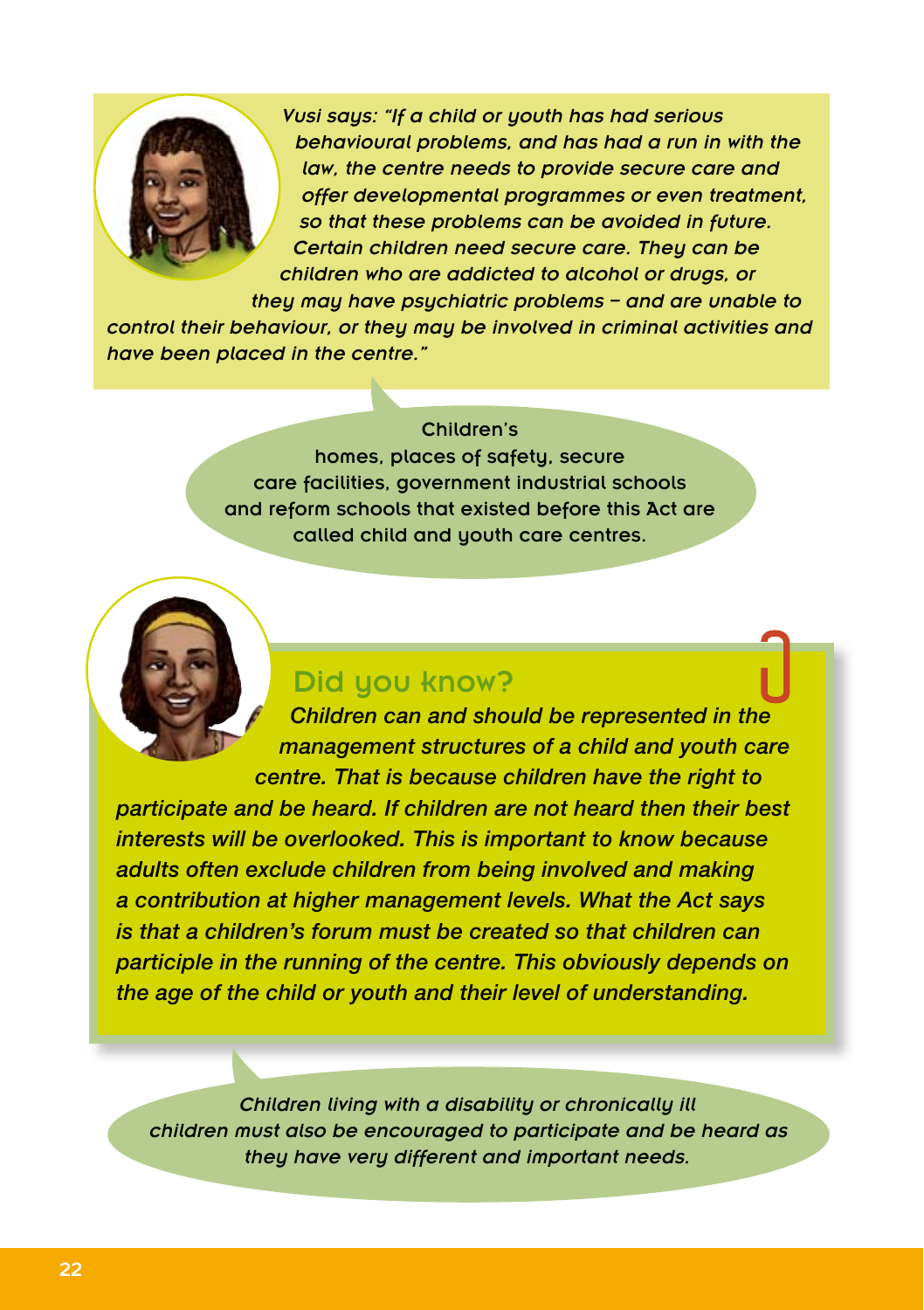## Foster care (Chapter 12)



#### *Mirasha asks:* "What is foster care?

Foster care means that a child has been placed in the care of someone who is not a parent or guardian. A child can be placed in foster care because the court has ordered it or because an order

has come from the Department of Social Development to

transfer the child into foster care.

The court can place a child in foster care with:

- someone who is not a family member,
- a family member who is not a parent or quardian,
- a registered cluster foster care scheme

*Cluster foster care is offered by nongovernment organisations who are approved and registered by the Provincial Head of Social Development. This means that more than six foster children can be placed in a cluster foster care scheme.*

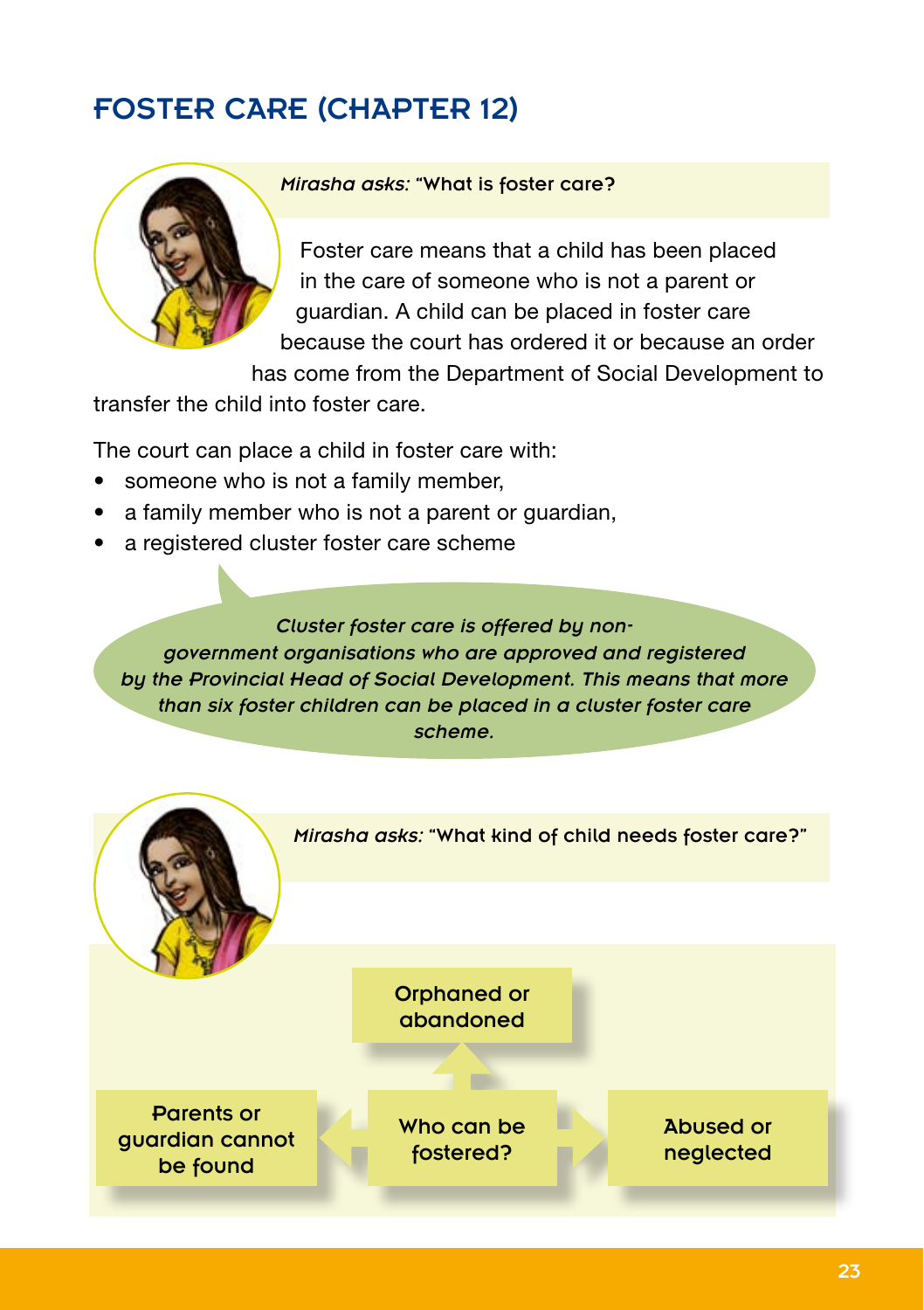#### *Mirasha asks:* "Why have foster care?"



Foster care is there to protect and take care of a child by giving the child a healthy family environment to stay in while still trying to work towards reuniting the child with his or her original

family. The intention is to encourage strong family ties

that can last a lifetime. These ties can be with the original family or within another family environment based in their community.

### Did you know?

*When a child is placed in foster care there are many concerns because, what if the foster home practices a different culture, or different religion, will the child be comfortable and encouraged to grow? These are all important issues that need to be thought about carefully.*

*Mirasha asks:* "Who is the foster care parent?"

*A fit and proper person is a person who is law abiding and able to take care of a child.* 

The children's court will look for a prospective foster parent who:

- Is a fit and proper person
- Is willing and able to take care of a child
- • Will provide an environment for a child to grow in
- Has been properly assessed by a social worker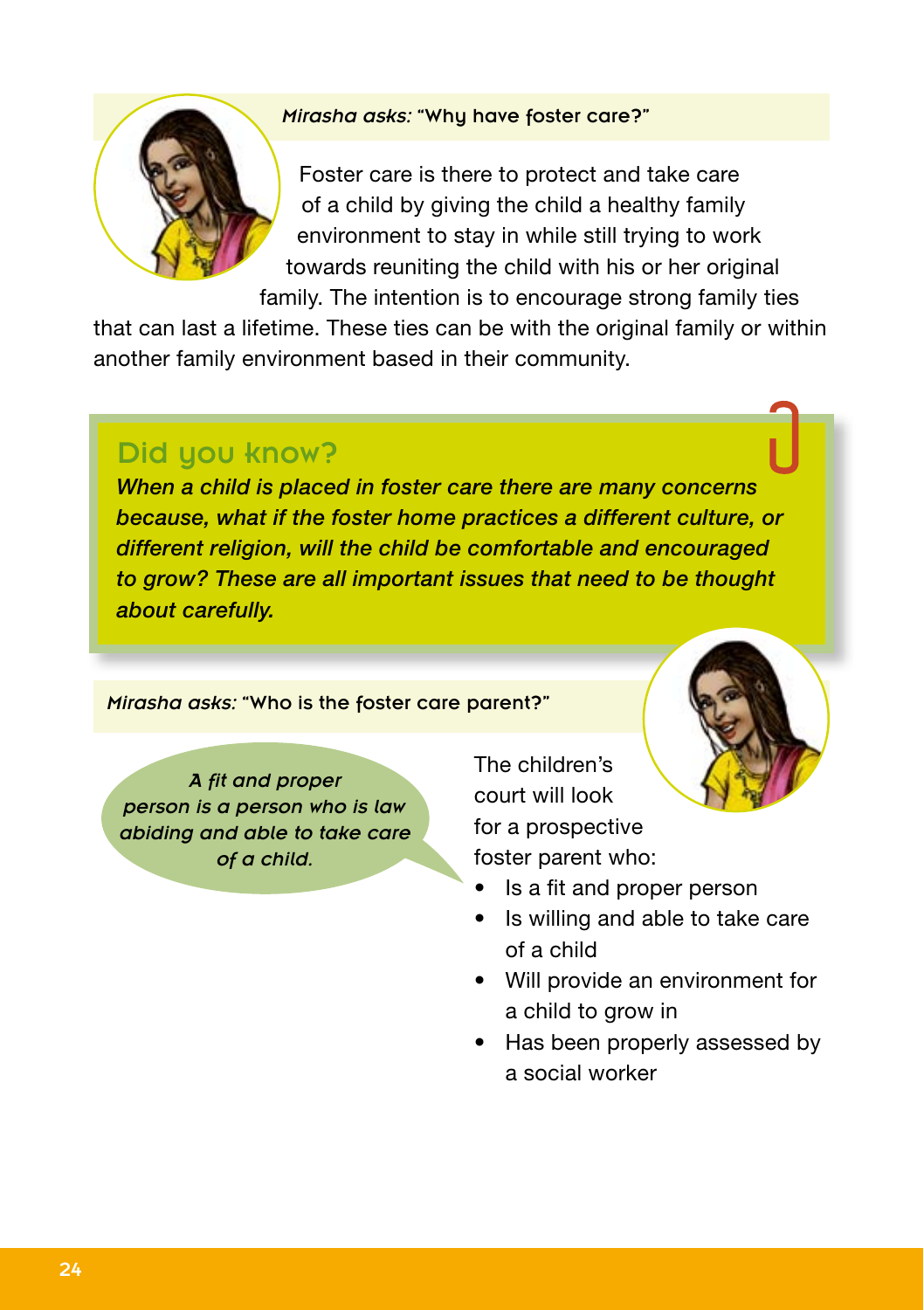### Did you know?

*A social worker's report looks at the background of the child and asks what is the culture of the child, the child's religious beliefs and what language does the child speak? It also looks for a suitable foster parent who shares that same background. Remember this is not always possible.*

A child can be placed in a foster home even if the foster parents have a different cultural, religious or language background but the court will then ask the following questions:

- Is there already a bond between the child and foster parent? OR
- Can the foster parent who shares the same background as the child be found at that time?

*Only six children can be fostered in the same home except when the children are all brothers and sisters or are all related in some way to each other. Also a registered cluster foster care scheme can have more than six children in the home.* 

Susan has been living with her foster care parents, Dan and Prudence, and their two children ever since her mother left her on the steps of the hospital two and a half years ago. Susan does not know her father. Susan is now 14 years old and she is very happy in her foster home. Her mother has visited her only once in the last two years and she was drunk. Susan was used to her mother being drunk but it always upset her. Apart from this upset, Susan was adjusting very well to her new environment. For the first time in many years Susan has friends at her school, is doing well in sport and has passed all of her exams. Now she is very worried because the social worker recently visited the home and told Susan that it is time to go back to court because Susan has been in foster care for two years.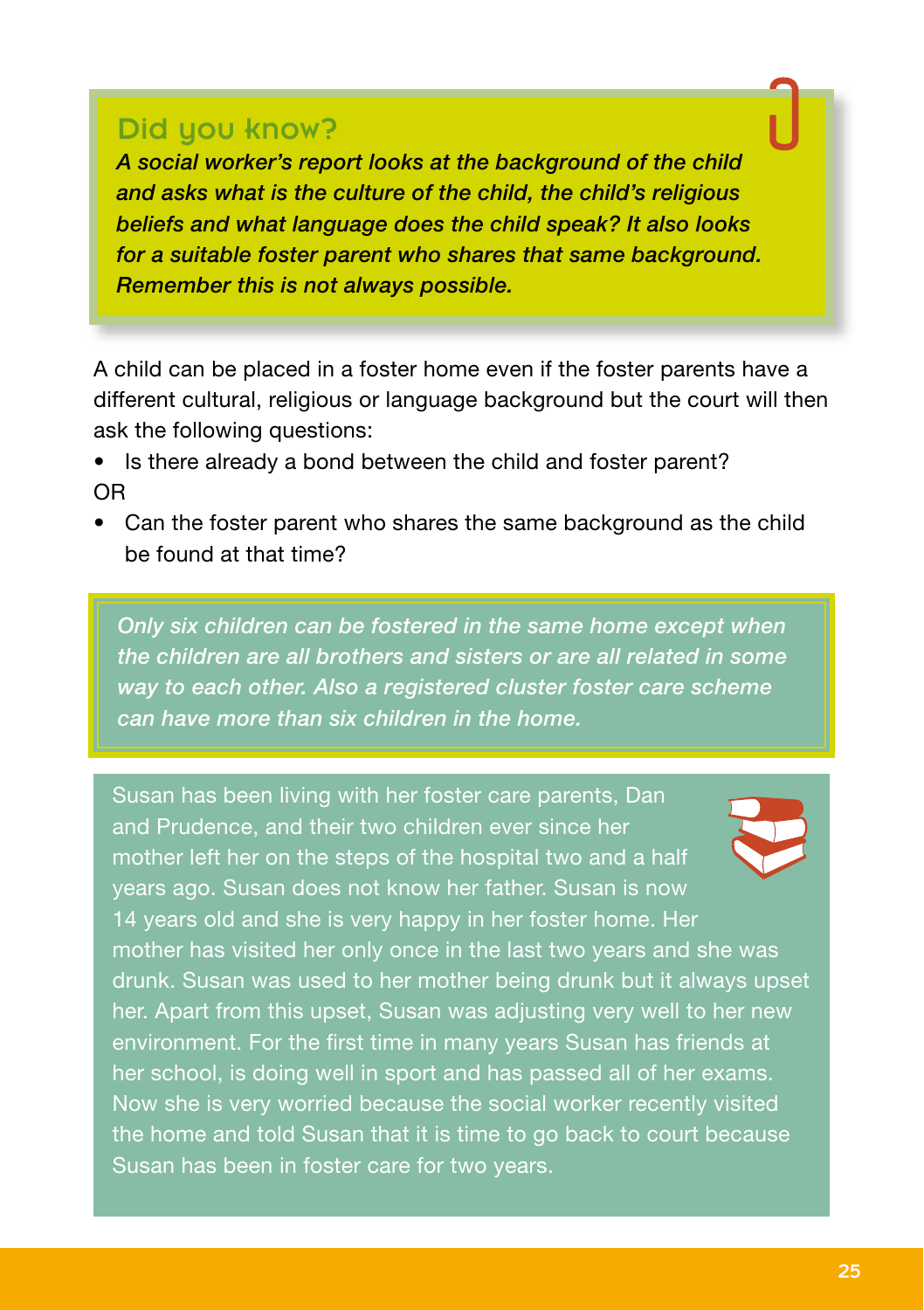#### Did you know?

*If a child has lived in foster care for two years and if the foster parent is not a family member, then the court has to decide whether it will extend the court order or make another decision about the child's care. The decision will depend on the need to create a stable environment for the child and what is best for the child. The court will also assess whether there is a chance that a child, like Susan, can be reunited with her parent/s. That means they will see if Susan should return to live with her mother or not.* 

**Let's look at the diagrams that follow to see what can happen to Susan.**

#### **If it is possible to reunite Susan with her family then this is the process that can happen:**

First, the Children's Court will make sure that the child stays in foster care for more than two years and that the home is a stable environment. Two months before the end of the foster care period, steps to reunite the child with his or her parents must be in place. The court will then check whether the child can go back to his or her parent and that this is in the best interests of child. A social worker will help the child and his or her biological family get back together.

If there are no steps in place for the child to rejoin his or her biological parents then the court will ask why and a social worker will need to investigate this and report back to the court. The court can then decide to let the social worker continue bringing the child and his or her biological family back together or stop the process.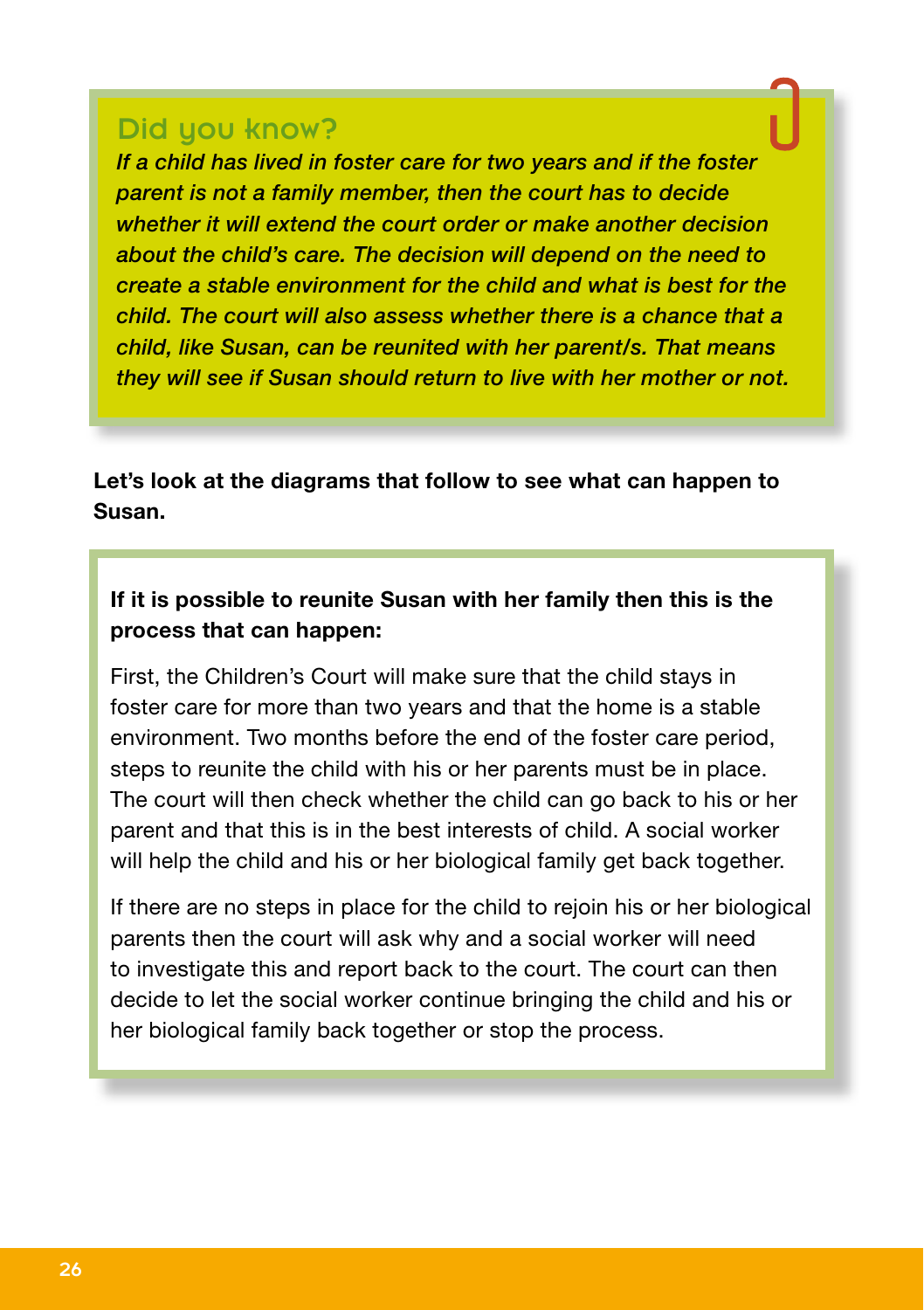#### **If it is not possible to reunite Susan with her family then this is the process that can happen:**

Again, the Children's Court will make sure that the child stays in foster care for more than two years and that the home is a stable environment. Then the child will remain in foster care until he or she is 18 years old. A social worker will need to visit the fostered child to check that everything is ok and report back to the court.

#### **If Prudence, Susan's foster mother, turned out to be Susan's grandmother, do you think the court would treat her differently?**

Yes, they will look at the family relationship with the child and the need for stability. The best interests of the child will always come first.

> *Mirasha asks:* "What happens when the foster parent is a family member?"

*Vusi saus:* "This can only happen when the child has been abandoned by the parents, the parents are deceased or there is no

purpose to reunite and as long as it is still in the best interests of the child. The court will check the child's need for stability and then recommend that the child stays in foster care for two or more years. This can be extended from time to time."





*Vusi saus:* "The court can also order the child to stau in foster care until he or she is 18 years old."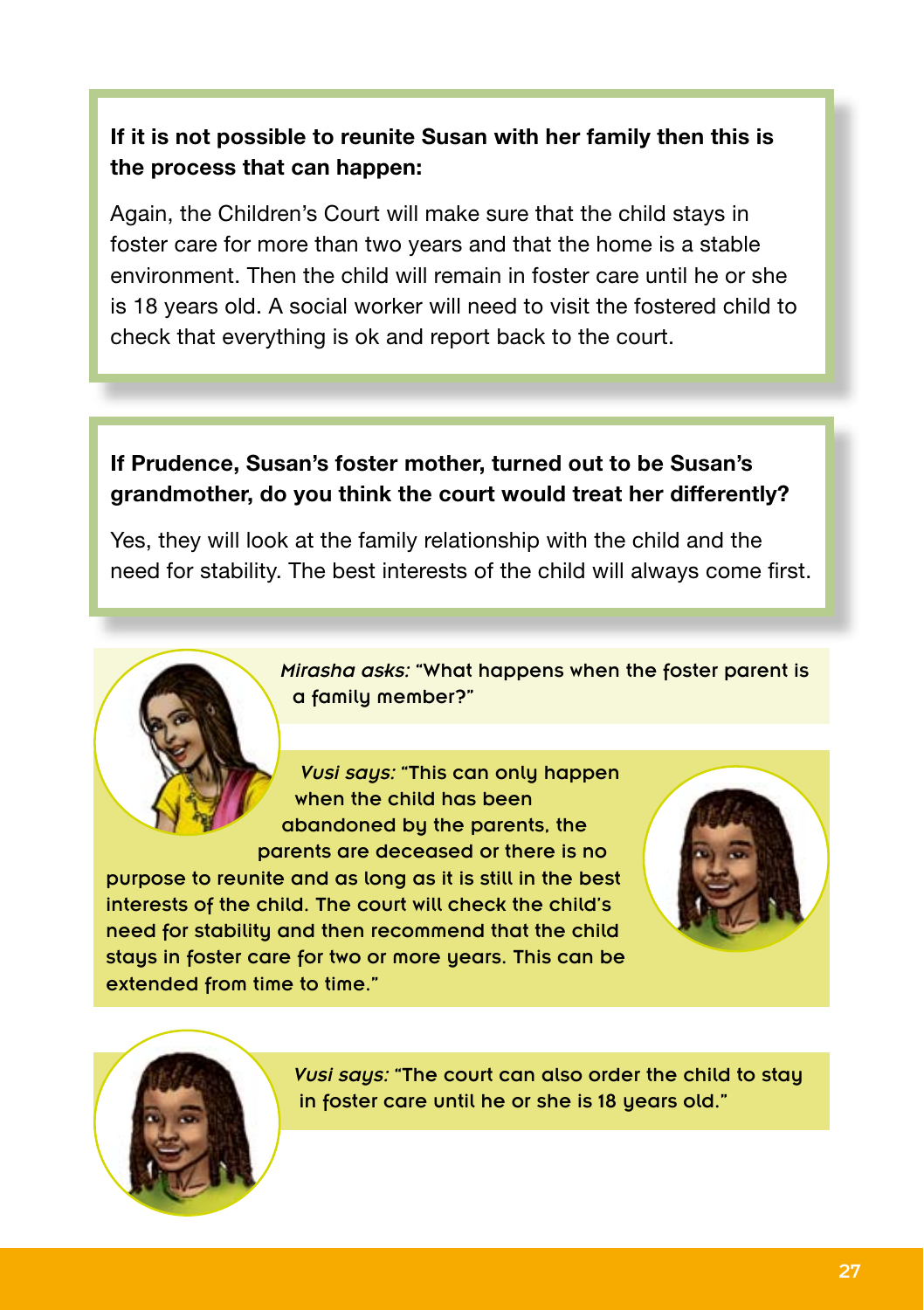# 28

### *Mirasha asks:* "When does foster care end?"

The children's court can end a foster care placement if it is in the best interests of the child. Obviously the court will be very careful about making such a decision because it will have to think about:

- The relationship the child has with his or her biological parent/s and if the parent wants to care for the child again,
- The relationship that the child has developed with the foster parent/s and the foster family, and;
- The importance of creating something that is permanent and stable for the child.

# **ADOPTION**

*Mirasha asks:* "What is the difference between foster care and adoption?"

Adoption is when a family or someone other than

the parents legally applies to keep the child permanently. Adoption is a permanent situation and the child who is adopted becomes the legal child of the adopting parents. The biological family then loses all rights to the adopted child. See Booklet 1 for more information on adoption.



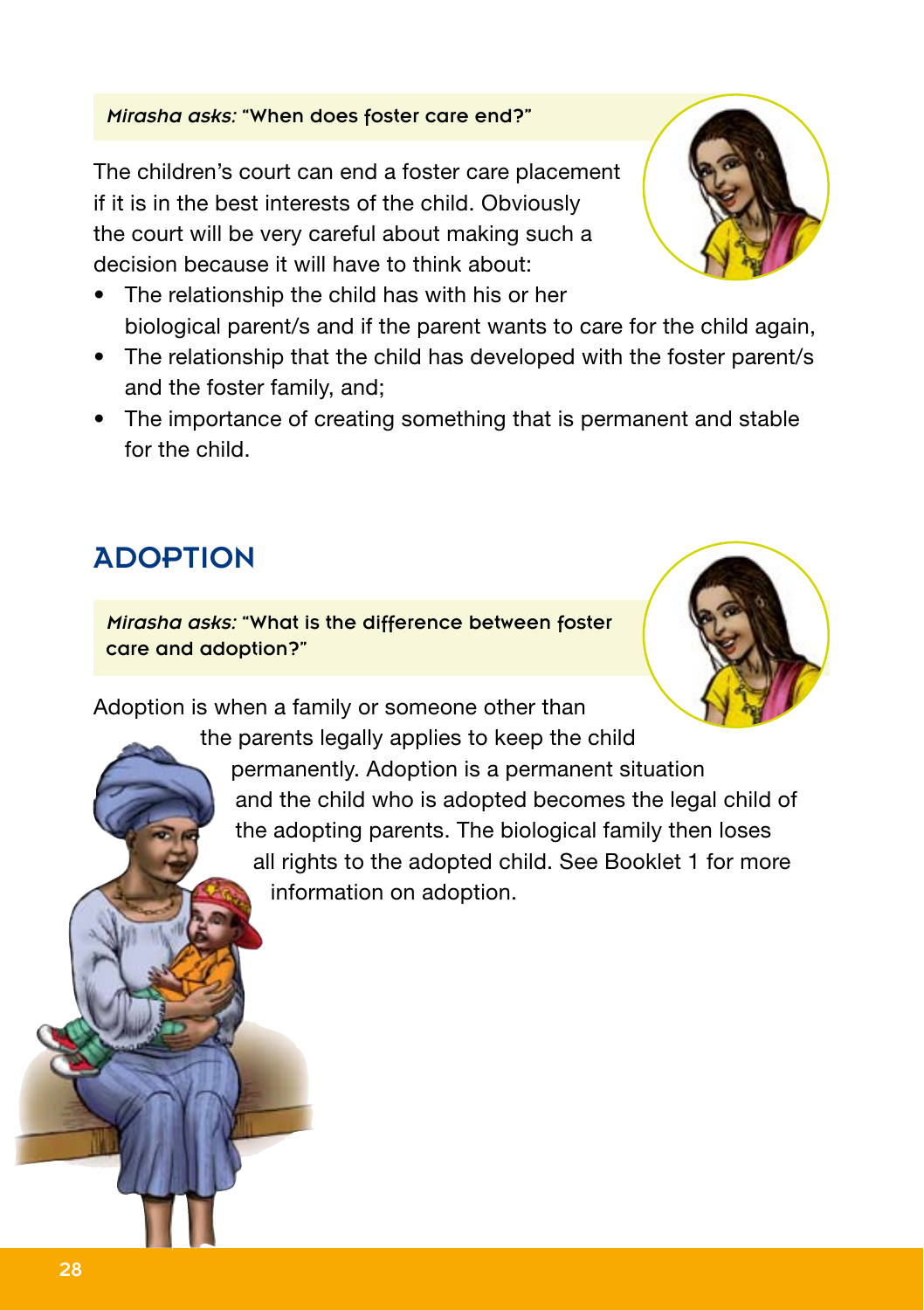# **Glossary**

| Act                         | A statute passed by parliament or a law made by<br>parliament. Also means conduct, deed, something<br>that is done, to perform a function.                                                                                                                                                                                                                                                                                  |
|-----------------------------|-----------------------------------------------------------------------------------------------------------------------------------------------------------------------------------------------------------------------------------------------------------------------------------------------------------------------------------------------------------------------------------------------------------------------------|
| Abscond                     | To go away or leave secretly and hide.                                                                                                                                                                                                                                                                                                                                                                                      |
| Adoption                    | Adoption is a legal way for an adult or adults,<br>who, for example, are unable to give birth to a<br>child or want to bring another child into the family,<br>to become the legal parents of a child. When you<br>adopt a child, the child becomes yours as though<br>born of you.                                                                                                                                         |
| Alternative care            | Alternative care refers to the care of a child who<br>may be in foster care, or in a child and youth<br>centre or in temporary safe care.                                                                                                                                                                                                                                                                                   |
| Biological father or mother | The father and mother who conceived the child;<br>this means they biologically created the child.                                                                                                                                                                                                                                                                                                                           |
| Caregiver                   | A person who gives help and protection to<br>someone (such as a child, an old person, or<br>someone who is sick).                                                                                                                                                                                                                                                                                                           |
| Child and youth care centre | This is a place which can help children to learn<br>how to balance their lives physically, emotionally,<br>educationally, socially and spiritually. A major part<br>of the center's responsibility is to provide social<br>work services in the form of support, prevention,<br>counselling and empowerment programmes to<br>women, youth, the disabled, older persons and<br>persons living with and affected by HIV/AIDS. |
| Childcare forum             | A group of adults who work together to take<br>responsibility for organising support for vulnerable<br>(at risk) children in an area. Childcare forums<br>can be set up by social workers, the community<br>can elect volunteers or they can be appointed<br>by various organisations. It is important that they<br>have community support and some official status<br>so that they can be effective.                       |
| Child-headed household      | A household where a child looks after the home<br>and his or her brothers and sisters because the                                                                                                                                                                                                                                                                                                                           |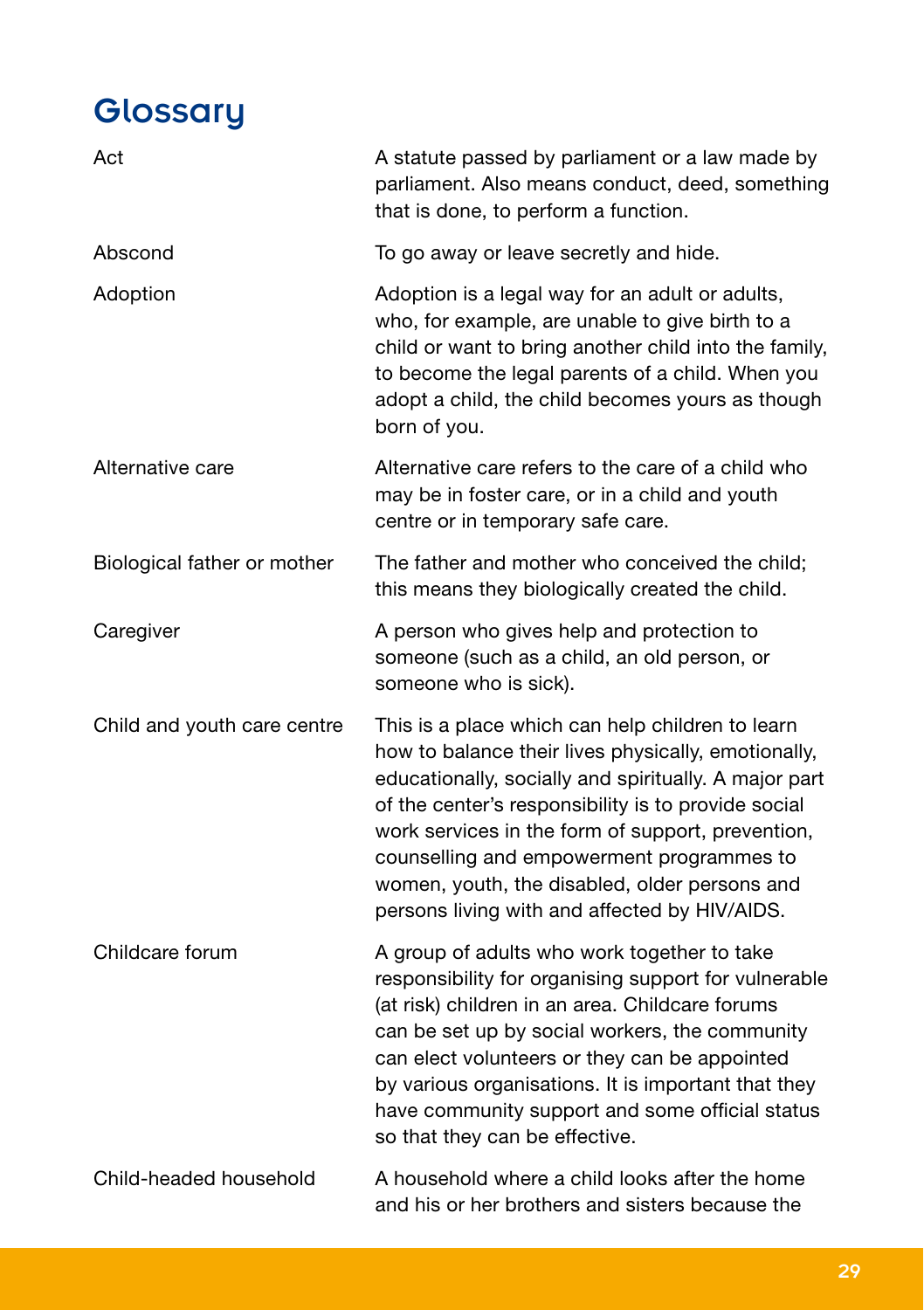|                             | parents cannot do this and there are no other<br>adults to take over this role.                                                                                                                                                                                                                                                                               |
|-----------------------------|---------------------------------------------------------------------------------------------------------------------------------------------------------------------------------------------------------------------------------------------------------------------------------------------------------------------------------------------------------------|
| Cluster foster care scheme  | Means a scheme providing for the reception of<br>children in foster care, managed by a nonprofit<br>organisation and registered by the provincial head<br>of Social Development.                                                                                                                                                                              |
| Cognitive                   | Of, relating to, or involving conscious mental<br>activities (such as thinking, understanding,<br>learning, and remembering).                                                                                                                                                                                                                                 |
| Disability                  | A condition (of body or mind) where someone is<br>unable to function in a normal way due to a lack<br>of ability, power, or fitness to do a certain action,<br>for example where a person cannot walk because<br>their spine was damaged in an accident and now<br>their legs no longer work properly.                                                        |
| Early childhood development | This is a term used to classify the processes<br>by which children from birth to six years old<br>grow and flourish socially, physically, mentally,<br>emotionally, spiritually and morally.                                                                                                                                                                  |
| Foster care                 | Foster care is the placement of a child, who<br>needs to be removed from the parental home, into<br>the custody of a suitable family or person willing<br>to be foster parents. This is done by order of the<br>Children's Court. Children can be removed from<br>their parental home if they are abused, neglected,<br>abandoned or their parents have died. |
| Grant                       | Assistance (sometimes financial) given for a<br>particular purpose; for example, a grant is paid by<br>the government to help poor parents who cannot<br>afford to pay for their children's upkeep.                                                                                                                                                           |
| Guardian                    | A person or persons who have been legally<br>appointed to protect and take care of a child or<br>children.                                                                                                                                                                                                                                                    |
| Intervention                | To become involved in something (such as a<br>conflict) in order to have an influence on what<br>happens.                                                                                                                                                                                                                                                     |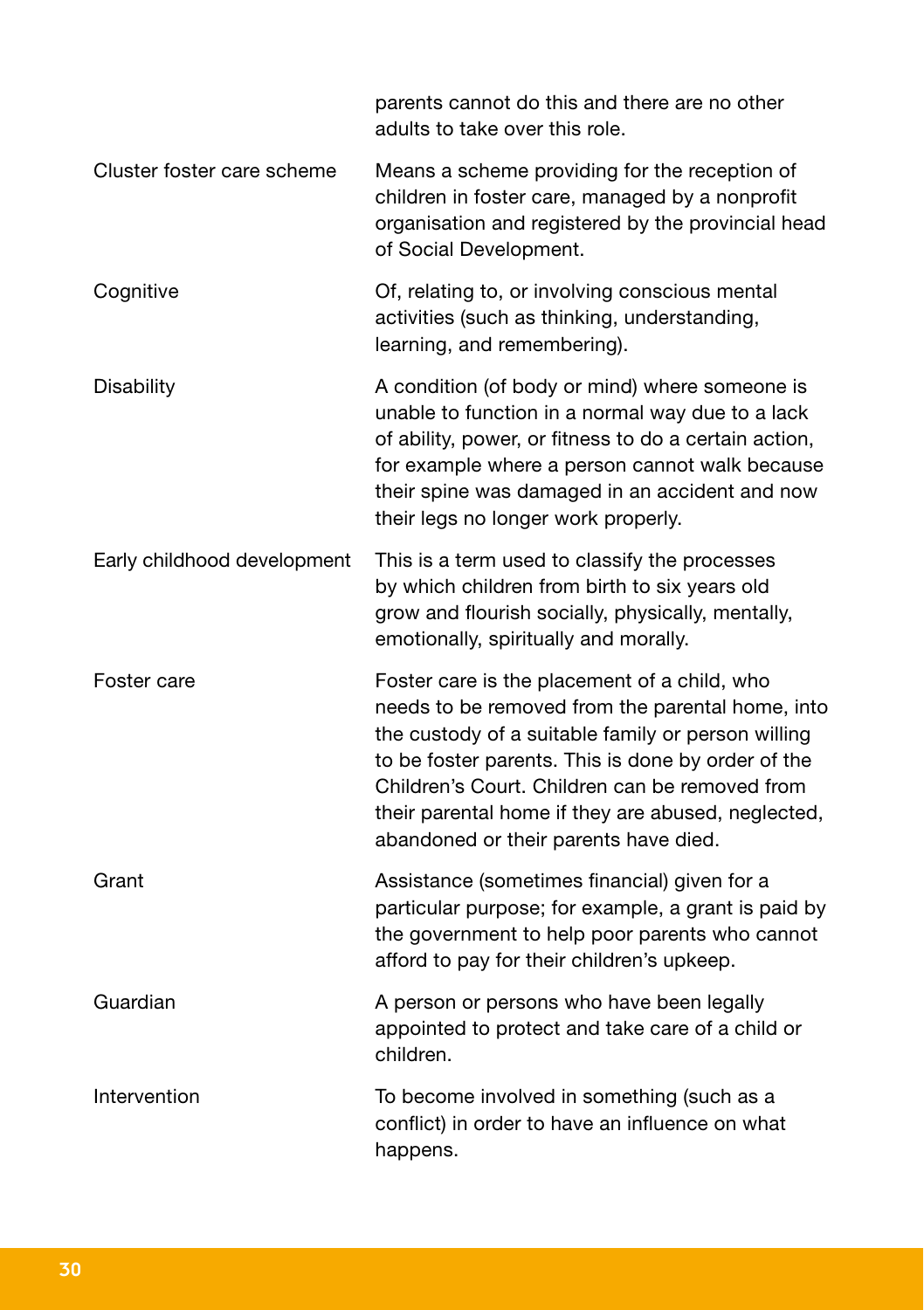| Partial care  | This means the type of care offered at a partial<br>care facility; a partial care facility means any place<br>used to protect or temporarily take care of more<br>than six children. |
|---------------|--------------------------------------------------------------------------------------------------------------------------------------------------------------------------------------|
| Psychiatric   | Refers to mental or emotional disorders; these<br>can be treated by a special doctor called a<br>psychiatrist.                                                                       |
| Psychologist  | A specialist in psychology; psychology is the<br>science or study of the mind and the particular<br>ways in which an individual or group thinks or<br>behaves.                       |
| Reunite       | To make something whole again, for example<br>our goal is to reunite this family by returning the<br>children to their parents.                                                      |
| Social worker | A trained person who is able to help troubled<br>families by providing counselling and advice in<br>order to promote social well-being.                                              |

#### References:

Web-based dictionaries and sources were used as references for the glossary. http://www.wordcentral.com; http://kids.yahoo.com/reference/ dictionary/english; http://www.etu.org.za/toolbox/docs/aids/care.html; http://www.education.gov.za/ecd/home.htm; http://www.capegateway. gov.za/eng/directories/services/11575/17450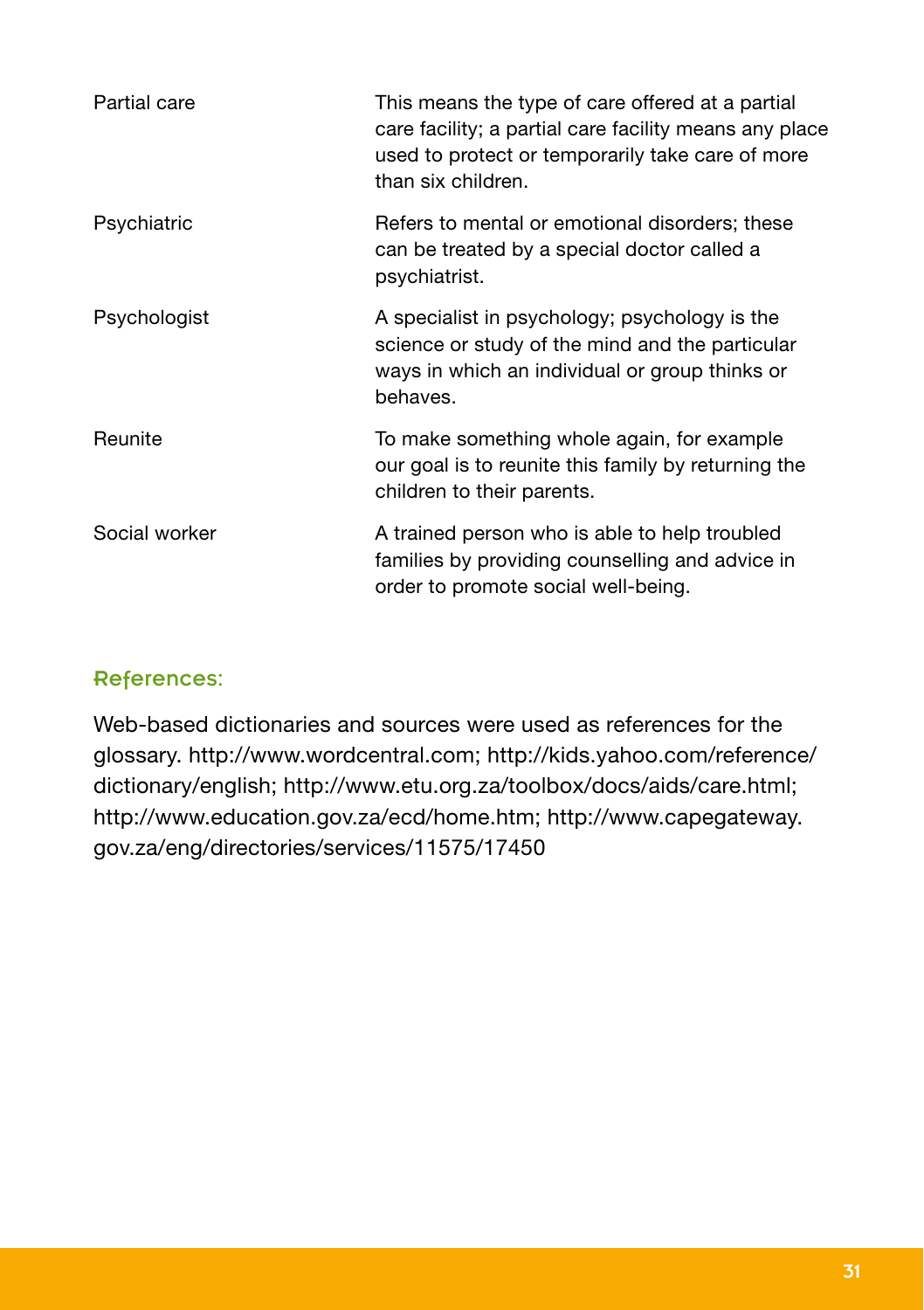# Useful contact numbers

If something unpleasant has happened to you and you need some help or you want to find out more information about a topic mentioned in this booklet try to talk to your parent or parents first. Also try talking to your teacher or a close adult family member. If none of these people can help try to contact the telephone numbers given below:

| Childline:                                           | 080 005 5555 |
|------------------------------------------------------|--------------|
| Child Welfare South Africa:                          | 011 492 2884 |
| South African Police Service emergency number: 10111 |              |
| Crime Stop:                                          | 086 001 0111 |
| Human Rights Commission:                             | 011 484 8300 |
| Department of Labour (Pretoria Head Office):         | 012 320 2059 |
| Street Law (National Office):                        | 031 260 1291 |

#### Provincial Departments of Social Development:

| Gauteng           | 011 355 7843/7823            |
|-------------------|------------------------------|
| KwaZulu Natal     | 033 264 2068                 |
| Northern Cape     | 053 874 9100                 |
| Western Cape      | 021 483 4153                 |
| North West        | 018 388 2021                 |
| Limpopo           | 015 293 6000/6331            |
| Mpumalanga        | 013 766 3156/3120            |
| <b>Free State</b> | 051 409 0590                 |
| Eastern Cape      | 040 609 5303/4/5 or 608 5810 |